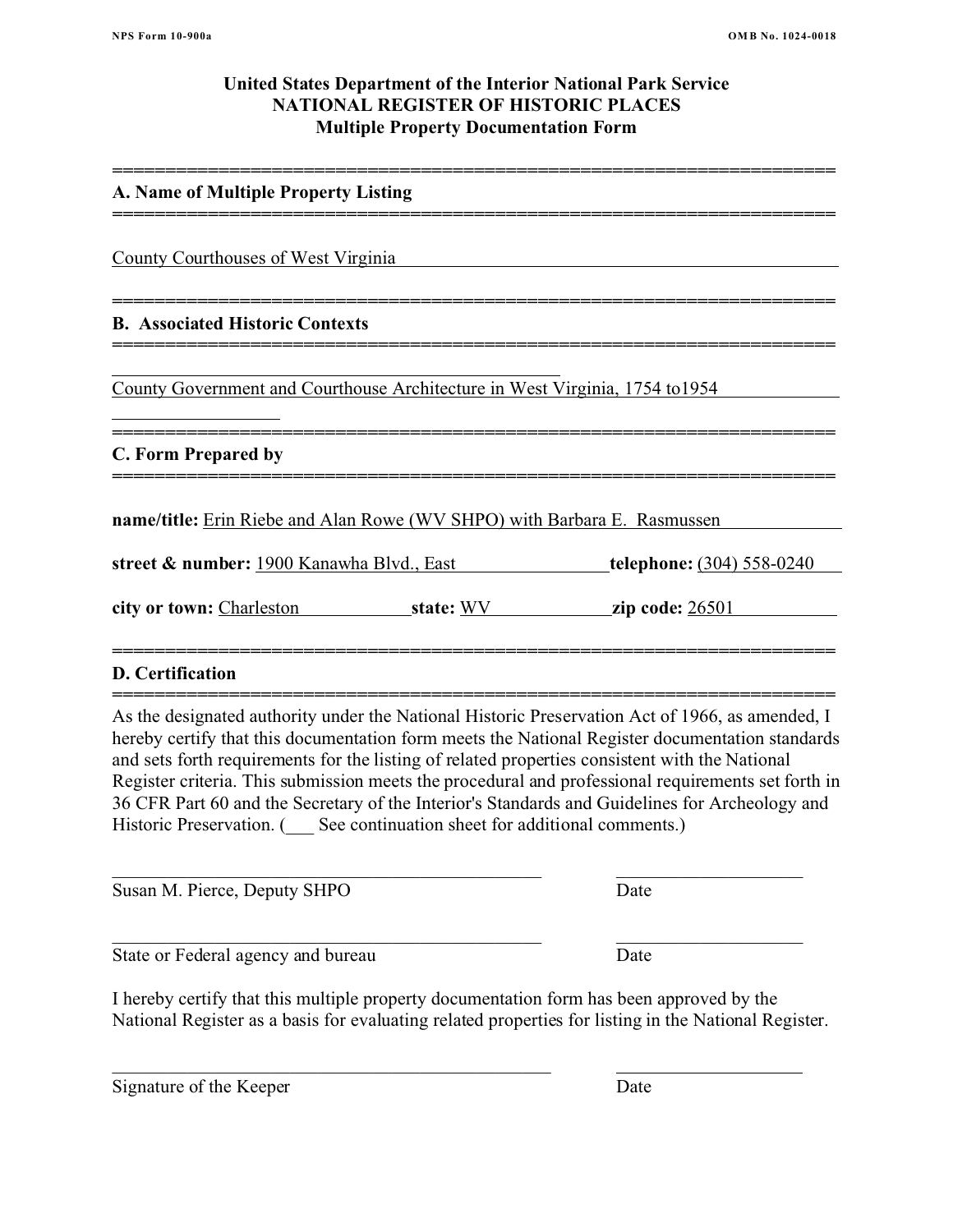# **Table of Contents for Written Narrative**

| <b>Section</b> |                                                                                 | Page |
|----------------|---------------------------------------------------------------------------------|------|
| E.             | <b>Statement of Historic Contexts</b>                                           | 1    |
|                | County Government and Courthouse Architecture<br>in West Virginia, 1754 to 1954 |      |
| F.             | <b>Associated Property Types</b>                                                | 11   |
| G.             | <b>Geographical Data</b>                                                        | 16   |
| H.             | <b>Summary of Identification and Evaluation Methods</b>                         | 17   |
| I.             | <b>Major Bibliographical References</b>                                         | 18   |

**====================================================================**

**====================================================================**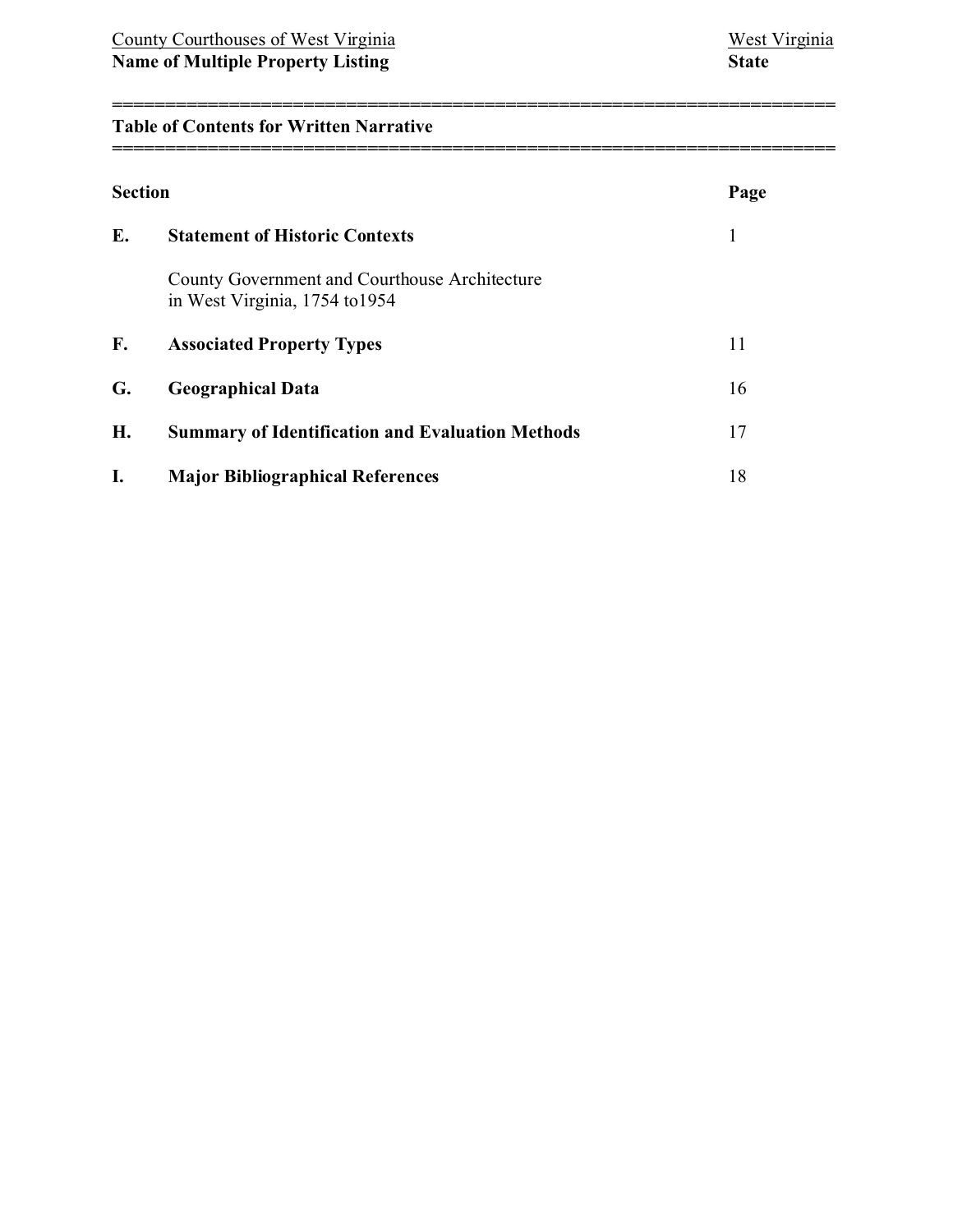## **National Register of Historic Places Continuation Sheet**

|                | County Courthouses of West Virginia      | West Virginia |
|----------------|------------------------------------------|---------------|
|                | <b>Name of Multiple Property Listing</b> | <b>State</b>  |
| <b>Section</b> | E                                        | Page $\perp$  |

# **Statement of Historic Contexts**

# *County Government and Courthouse Architecture in West Virginia, 1754 to 1954*

# **Introduction**

West Virginia county government plays a pivotal role in the lives of its citizens. The state's political roots go deep into the Virginia system of local government that grew out of the earliest days of colonization by Great Britain. Due to the rural character of early Virginia's existence, counties were an efficient way of providing essential public services to a widely scattered and agricultural population. As western Virginia grew, residents expected the familiar style of local government to be available to them as well.

County formation began as early as 1754 with the formation of Hampshire County. Although formation was slow through the eighteenth century, most of the counties formed in the first half of the nineteenth century. This growth of counties not only reflected population increases in western Virginia, but also showed the settlers important desire for the structure of government. Significant, too, are the rising aspirations among residents there for political and economic successes that depended on accessible local government. Social status accrued to those who held office in the new county, and that was an important aspect of the push for more political units in the west.

Once counties were formed and county seats were chosen, local governments began the process of securing funds for the construction of a courthouse. Although most counties are operating out of their second or third building, they each stand as a testament to the significance of county government and politics and West Virginia's past.

Following is a brief history of West Virginia to help place the discussion of counties and their courthouses in context. The history is followed by descriptions of county formations in West Virginia, the structure of county government in the state, and courthouse architecture and their setting.

# **West Virginia History**

Europeans began crossing the mountains into what is modern-day West Virginia in the early seventeenth century when England established the Virginia Colony. The land was granted to supporters of King Charles II but by 1719, Lord Fairfax consolidated the entire area in his name.

After the close of the French and Indian War, colonial interest in the land between the Shenandoah Valley and the Ohio River surged as war veterans, immigrants, and speculators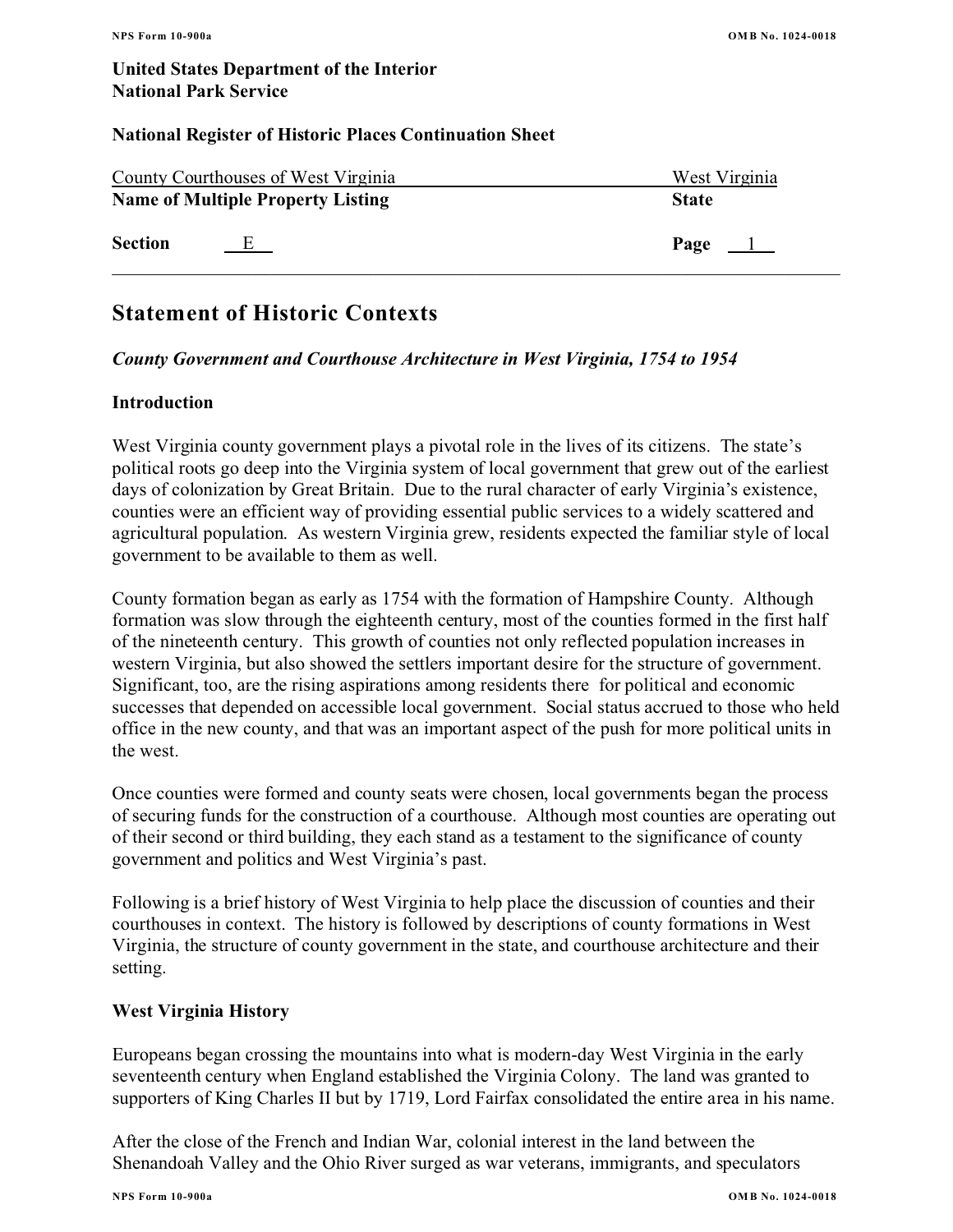|                | County Courthouses of West Virginia      | West Virginia         |
|----------------|------------------------------------------|-----------------------|
|                | <b>Name of Multiple Property Listing</b> | <b>State</b>          |
| <b>Section</b> | E                                        | Page<br>$\frac{2}{2}$ |

rushed to the west. The earliest English interest in western Virginia lands began in 1749, with the chartering of the Ohio Company, followed by the creation of many other such speculative ventures.

By 1769 there were four counties in western Virginia that reflected westward expansion of settlers along the frontier, which was at that time the spine of the Allegheny Mountains. According to Historian Charles Ambler, migrants streamed across the Allegheny Mountains in the closing days of the Revolutionary War "to escape oppressive taxes, the evils of an unsound currency, the exactions of creditors, and the consequent prevailing annoyances from lawyers and courts." The fuller historic record also establishes that many immigrants were more nobly inspired, fully intending to build a new world in which they could play a more important role. The steady rise of county units evidences a human tendency to bring civilization along when relocating along the frontier.

After the American Revolution many veterans moved west to redeem their war pensions. Several new counties were formed in the years following the war. Over time, the western counties of Virginia gradually increased their political base and used their growing population to agitate for internal improvements and public education at the state's expense. While the westerners were usually successful in forming their new counties, their other goals were elusive. Isolation and lagging political skills in the west meant slow gains in the matter of education and internal improvements. Still, westerners aspired to form their new counties as a sign of their community's growth and development. The rise of some industry in western Virginia contributed to the formation of new counties.

Every new county generated a new local gentry that consisted of the elected, appointed, and paid officials of structured government. Sheriffs, justices, constables, clerks, and magistrates were salaried positions that carried local power and prestige. Additionally, the boards and commissions that government requires gave political voice to many other citizens of the new counties. The substantial personal bond that Virginia law required of the county sheriff (initially an appointee of the governor) usually meant that a new county's wealthiest or most influential citizen was named. More often than not, the office, and political power, remained in his family's hands for generations.

Constitutional reforms in 1851 included a requirement that no new counties smaller than six hundred square miles were to be created, but that regulation was generally ignored. None of the counties formed between 1851 and the Civil War are as large as six hundred square miles, although Roane and McDowell approach it. The measure was intended to slow the growth of the west by limiting the rise of towns and political entities. Every new county meant two more seats for the west in the Virginia General Assembly. Eastern Virginia increasingly feared the economic potentials of the west and saw passage of the restriction as a counterbalance to the rising population there. The economic strength of the west threatened the Tidewater planters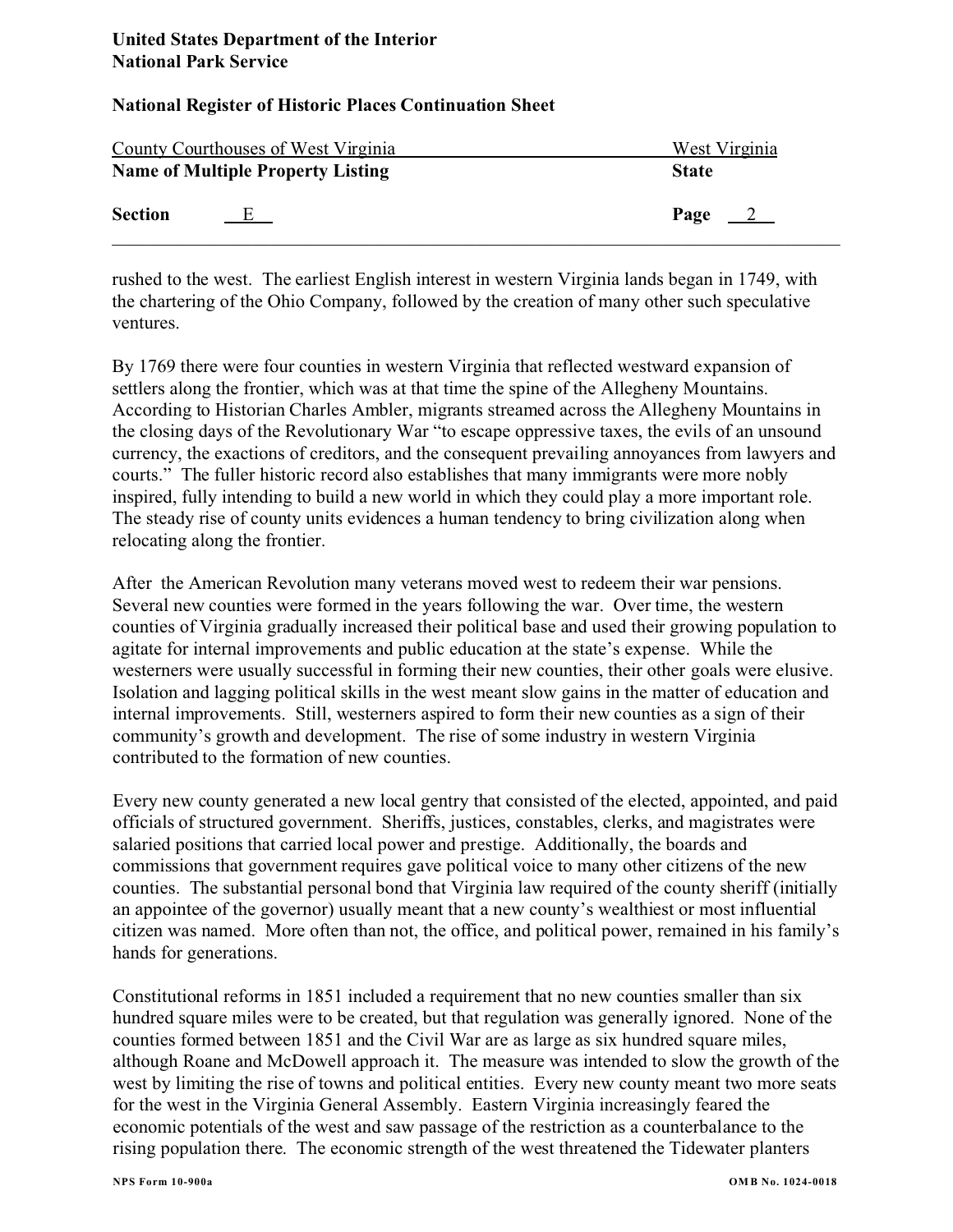|                | County Courthouses of West Virginia      | West Virginia         |
|----------------|------------------------------------------|-----------------------|
|                | <b>Name of Multiple Property Listing</b> | <b>State</b>          |
| <b>Section</b> | E                                        | Page<br>$\frac{3}{2}$ |

who had controlled Virginia politics in the interests of tobacco and slavery since the seventeenth century. Internal improvements that the west so desperately needed would require public works projects for which the planters were unwilling to levy taxes.

The west captured the majority of the seats in the General Assembly after 1851, but limits on county size and restrictions about state indebtedness continued to hamper western ambitions. Some economic growth came with the completion of the Baltimore and Ohio Railroad, and the Northwestern Virginia Railroad, which connected Wheeling, Parkersburg, Grafton, West Union, Keyser, Clarksburg, and other smaller towns to the large cities of the northeast.

The rise in the number of western counties supported the growing sentiment for statehood, as every new courthouse provided a new local bourgeoisie that began to exert its influence, politically and socially. Forming new counties became an attractive idea. The surging population and new counties laid the groundwork for rapid and dramatic social change that came with the end of the Civil War. Often, industrialists pushed for the formation of new counties.

In 1859, John Brown's raid on Harper's Ferry and his subsequent conviction of treason in the Jefferson County courthouse forever changed the way of life in what became West Virginia's Eastern Panhandle. The sharp political divisions that had long caused political dissension in the state finally boiled over into a conflict that was not resolved until the formation of the new state that was allied with the Union. Suddenly, the "domestic quarrel" over equal representation that had been simmering in Virginia became a very public fight.

Statehood for West Virginia came on June 20, 1863 and the Civil War was over by 1865. For much of the rest of West Virginia, reconstruction was done by the tool of investment capital. Outside wealth rushed into the state and rapid industrialization ensued. The new state fathers attempted to curb the formation of additional counties for much the same reason that the Old Dominion had. They were not any more successful. Several counties were formed after West Virginia was formed.

Powerful political factions that were well grounded in economic interest influenced the formation of several counties. Many industrialists in the state also entered politics, both as elected officials and as party chairmen. VanWinkle, J. N. Camden, Stephen B. Elkins, and Nathan Scott each used their power and influence to hold West Virginia's seats in the U.S. Senate during America's Gilded Age. John T. McGraw, a Democratic Party leader was one of their faithful lieutenants. Together, these men and others transformed the economies of the mineral rich counties of central West Virginia. They brought railroads, timbering, and coal mining to the remote towns and hillsides of the state.

Although West Virginia is now largely industrialized, almost all of the state remains rural. Only eleven counties in West Virginia have no recoverable coal, but most are rich in other natural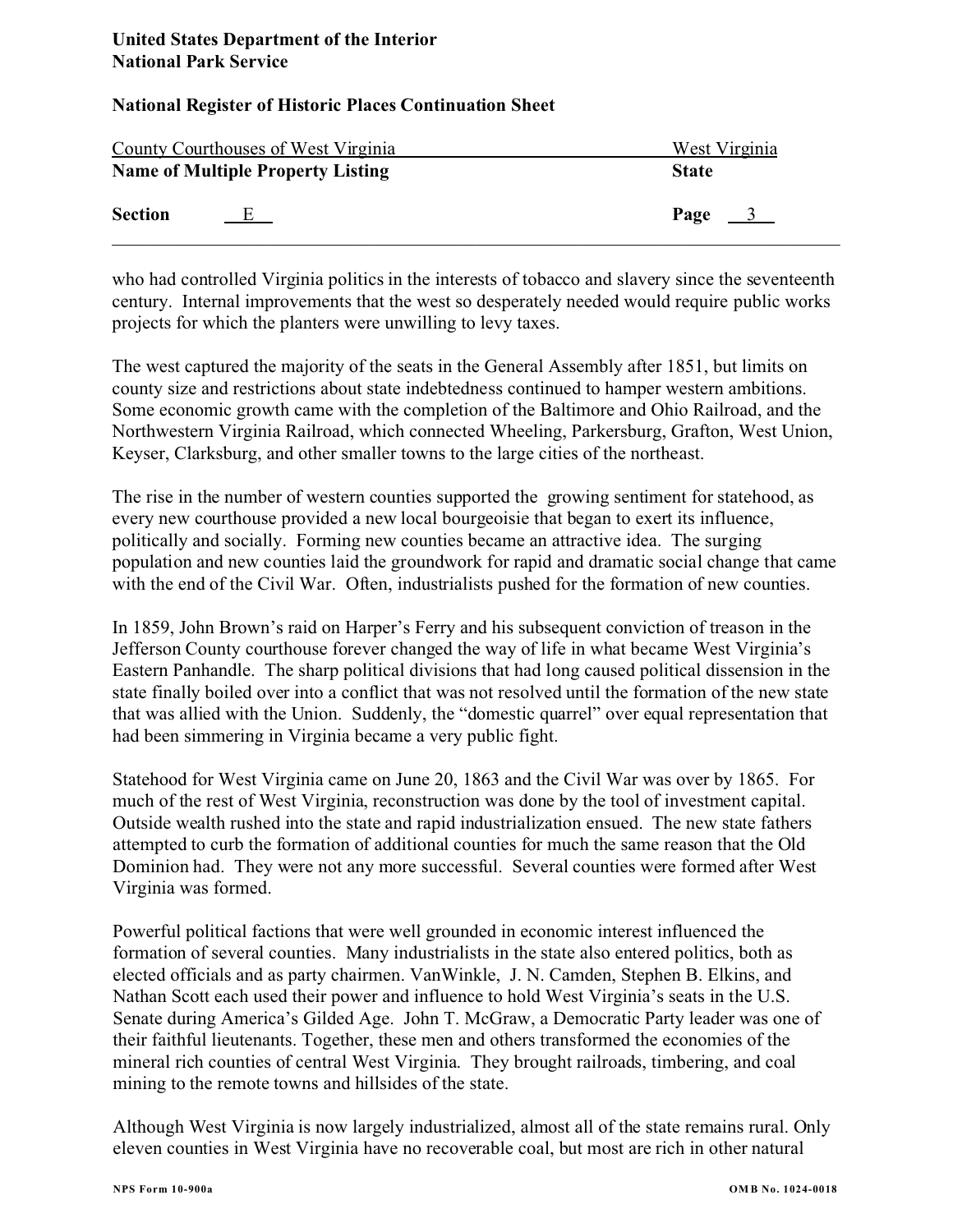| County Courthouses of West Virginia |                                          | West Virginia |  |
|-------------------------------------|------------------------------------------|---------------|--|
|                                     | <b>Name of Multiple Property Listing</b> | <b>State</b>  |  |
| <b>Section</b>                      | 上                                        | Page $4$      |  |

resources. Exploiting these resources brought many social and cultural changes to the mountains, but West Virginia has chosen to manage its rural, industrial culture with traditional southern institutions that admittedly have no experience with industrial influences. Strong county governments are a hallmark of southern local government. Because of its long association with Virginia and southern political ways, West Virginia is essentially a southern state, despite the changes that came with the industrial transformation of the post Civil War Years.

# **County Formation**

From the time when all of western Virginia was contained in the County of Orange, the formation of new counties recorded political and economic developments for the entire state of Virginia. County-making in western Virginia began in 1754, with the creation of Hampshire County. By 1769, there were four counties in Virginia's west including Frederick, Hampshire, (West) Augusta, and Botetourt Counties. These new counties reflected westward expansion of settlers along the frontier, which was at that time the spine of the Allegheny Mountains. Over time, the western counties of Virginia gradually increased their political base and used their growing population to agitate for internal improvements and public education at state expense.

At this time, populations were increasing more rapidly farther to the east resulting in the 1772 creation of Berkeley County, which was carved from Frederick County. Berkeley County contained the territory that late became the three present eastern panhandle counties of Morgan, Berkeley, and Jefferson.

In October 1776, just months after the Declaration of Independence, Virginia Governor Patrick Henry approved the partition of the District of West Augusta into three huge counties that contained most of the territory of the northern half of modern West Virginia. Monongalia, Yohogania, and Ohio counties joined with Hampshire and Frederick as political divisions in the western reaches. Soon thereafter, Botetourt County yielded territory to form Montgomery and Fincastle Counties. New counties formed rapidly in the coming years. Botetourt County yielded Greenbrier County in 1777, with Lewisburg as the county seat. Harrison County was formed in 1785, with Clarksburg as the county seat. Hardy County was formed in 1786 and Randolph followed in 1787, with the county seat at Beverly. Eventually, the territory that was the original Monongalia County became eleven counties.

In 1788, Franklin was selected as the county seat of new Pendleton County, formed from Augusta and Rockingham Counties. Kanawha County was created in 1789 from parts of Greenbrier and Montgomery counties. At the tip of the northern panhandle, Brooke was formed from parts of Ohio County in 1796 with Charlestown (now Wellsburg) as the seat. Wood County was also created from Ohio County in 1798 with Parkersburg as the seat, and "Old Monroe" was formed from Greenbrier in 1799, with the village of Union as the county seat. Each of the NPS Form 10-900a **COMP** No.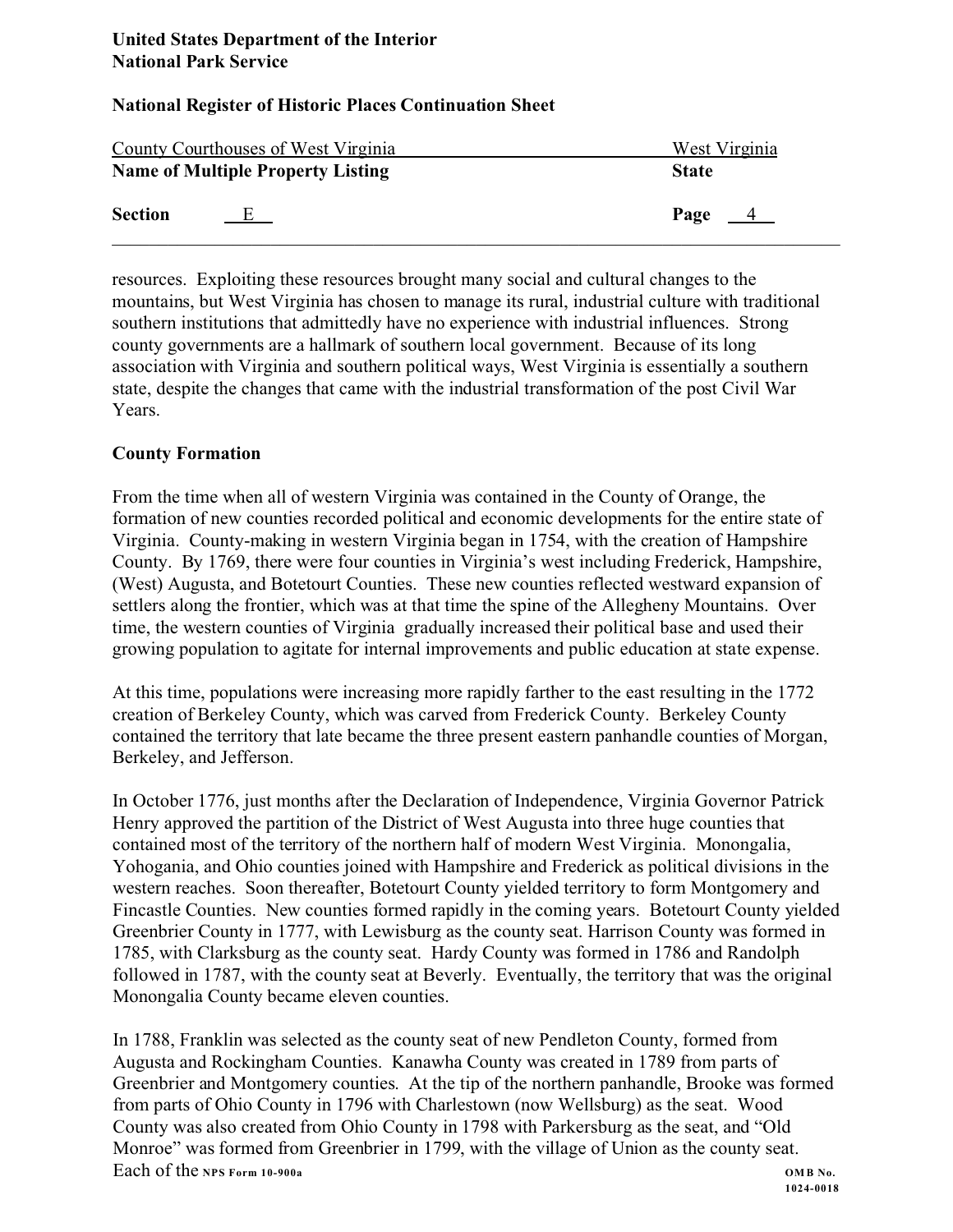|                | County Courthouses of West Virginia      | West Virginia      |
|----------------|------------------------------------------|--------------------|
|                | <b>Name of Multiple Property Listing</b> | <b>State</b>       |
| <b>Section</b> | E                                        | Page $\frac{5}{2}$ |

counties were partitioned from an older larger county, establishing a pattern that would be repeated throughout the nineteenth century.

Only thirteen of West Virginia's modern counties were formed prior to the end of the eighteenth century. Between the turn into the nineteenth century and the Civil War population in western Virginia swelled, nearly doubling. All other counties were formed before the end of the war with the exception of five.

Because Virginia's general assembly was apportioned by county (two seats per county), increasing the numbers of counties meant increasing the political influence for the west. County formation was slow in the first decade of the nineteenth century, with only Cabell, Jefferson, and Mason being formed before 1810. Between 1811 and 1820, Preston, Tyler, Nicholas, and Lewis counties were created. Through the 1820s, Logan, Morgan, and Pocahontas were formed. In the 1830s Virginia created Braxton, Fayette, Jackson, Marshall, and Mercer Counties.

While only five counties were formed between 1830 and 1840, fourteen were created in the next decade, evidencing a rapid increase in settlement and political activism. Between 1840 and 1850, Virginia established Barbour, Boone, Doddridge, Gilmer, Hancock, Marion, Putnam, Raleigh, Ritchie, Taylor, Wayne, Wetzel, Wirt, and Wyoming Counties. Hancock was partitioned from Brooke in the Northern Panhandle but the rest of the new counties lay in the interior regions of the state.

Population in the west swelled by 75,000 persons between 1850 and the Civil War, spurring the rise of additional counties: Clay, McDowell, Pleasants, Roane, Tucker, Upshur, Calhoun, and Webster. Following statehood, only five additional counties were formed creating present-day West Virginia. They included Grant and Mineral Counties in 1866, Lincoln County in 1867, Summers County in 1871, and the youngest county, Mingo, in 1895.

## **Structure of County Government**

Counties are legal creations and territorial subdivisions of state government, but they also have local functions. They are particularly useful in rural areas where there are a widely scattered population and no towns except the county seat. The role of county government has changed over time. Early in their existence, county courts were charged with regulating and licensing certain enterprises, keeping records, and administering civil justice. Another important early responsibility of county courts was to build local roads.

Since the early twentieth century, the county's responsibilities have expanded to include such diverse institutions as libraries, sanitation, beautification, orphanages, poor farms, and potters fields. At the end of the twentieth century, county governments were dealing with planning and zoning, airports, recreation, and other public services. So long as county governments have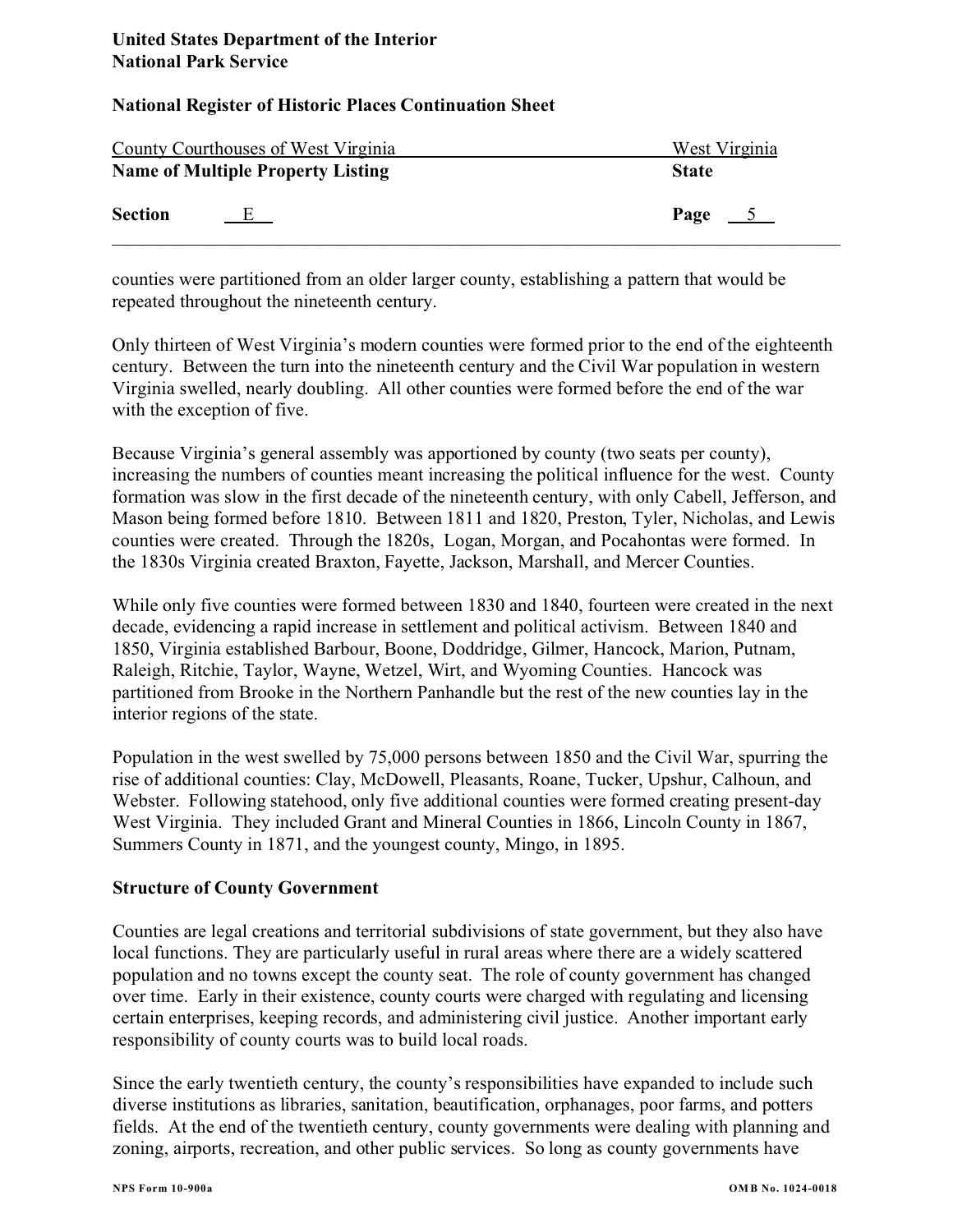# **National Register of Historic Places Continuation Sheet**

|                | County Courthouses of West Virginia      | West Virginia |
|----------------|------------------------------------------|---------------|
|                | <b>Name of Multiple Property Listing</b> | <b>State</b>  |
| <b>Section</b> | E                                        | Page $6$      |

salaries to pay and discretionary funds to allocate, their importance will remain significant.

Each of West Virginia's fifty-five counties are governed in the same manner which is outlined in the state's constitution. Officials collect taxes and pay for all county work. Following is a brief description of elected officials in West Virginia's counties. Other officials, such as the superintendent, public health officials, and notaries are appointed officials.

# *County Court*

County court members, or county commissioners, are elected officials that manage all of the county's pubic affairs. Some of the commissioners responsibilities include setting tax rates, appointing election officers, and employing health officers and agricultural agents. The county court has both executive and judicial powers.

# *County Clerk*

The county clerk is the county court's chief officer. The clerk is an elected official that manages all of the county court's records including property sales, tax, finance, marriage, death, birth, and will records.

# *Circuit Court Clerk*

The clerk of the circuit court, also an elected individual, manages the records of all court trails.

# *Sheriff*

The Sheriff is an elected official that is charged with keeping peace and collecting all owed money such as taxes.

## *Assessor*

The assessor evaluate the value of all property located within the county. Records of these values provide information to the county court, the board of education, and city government for determining the amount of taxes individuals will pay. The assessor is also an elected official.

# *Prosecuting Attorney*

The prosecuting attorney, an elected official of the county, represents the government in court against anyone accused of a crime. The prosecuting attorney also serves as an advisor to the county commission and board of education.

## *County Board of Education*

In West Virginia, unlike many other states, schools are directed by a county-level board of education. Each of the five members are elected officials. They meet on a regular schedule to tend to all affairs dealing with the school system. The board also appoints the school superintendent and hires school staff recommended by that individual. They manage all details of the schools from its construction and property care to school supplies, budget, and salaries.<br>NPS Form 10-900a<br>0MB No. 1024-0 **NPS Form 10-900a OM B No. 1024-0018**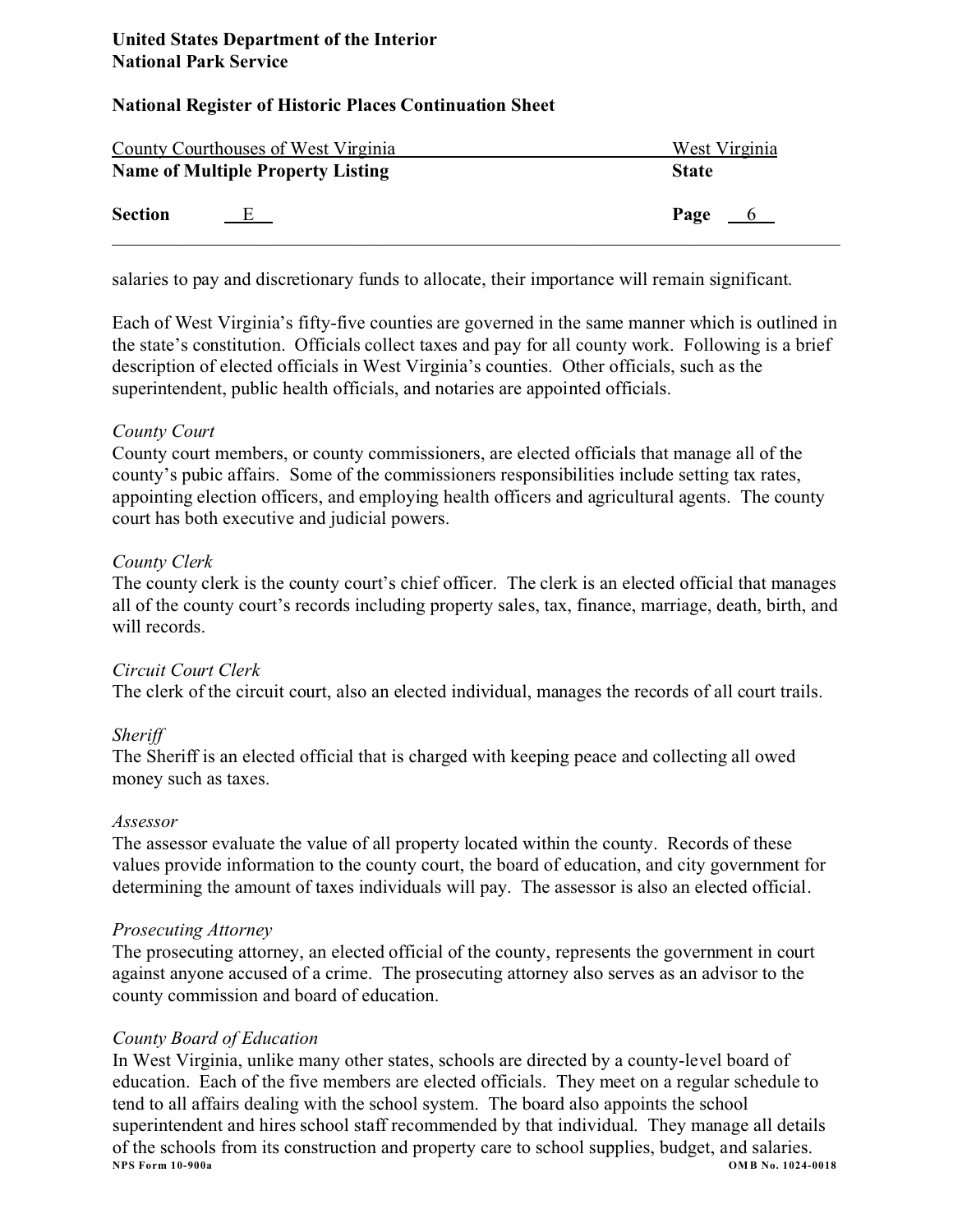|                | County Courthouses of West Virginia      | West Virginia |
|----------------|------------------------------------------|---------------|
|                | <b>Name of Multiple Property Listing</b> | <b>State</b>  |
| <b>Section</b> | Е.                                       | Page          |

## **Courthouse Architecture and Setting**

### *County Seats*

Heated arguments that often disregarded law and order often arose over the location of county seats. Designating the county seat of a new county was a politically charged issue for many of the counties. In some cases, preferences of voters were heeded, but in other cases, they were ignored. In one case, Hancock County's seat bounced between New Cumberland and New Manchester almost as frequently as the state capitol moved between Wheeling and Charleston. The town of Beverly will not soon forget that their status as the Randolph County seat was "stolen" from them, nor will Grant County historians overlook the fact that citizen preference was ignored when the state legislature established Petersburg as their county seat.

Shepherdstown was temporarily made the county seat of Jefferson County because of Civil War damage to the Charles Town courthouse, and there was a concerted effort on the part of Shepherdstown to keep it. Because the residents of Hardy County disagreed about loyalties during the Civil War, it was partitioned to form Grant in 1866. Court was held at Maysville until 1872, when the state legislature decreed that Petersburg would be the county seat, but it was so far removed from the bulk of the county's population that controversy arose. The arguing continued until 1895, when a substantial brick courthouse was erected. Public concern was not calmed, and an election was held that year. Voters again chose Maysville to be the county seat by a count of 876 to 604 votes. The argument ended up in the West Virginia Supreme Court, which in 1896 also found that Petersburg should be the county seat.

Usually in West Virginia, but not always, the county seat is the largest town in the county. County seats are the locales of important social services as well as politics and government. Health departments, the university extension service, federal conservation and lending agencies, welfare organizations, and youth services usually cluster their offices near the courthouse. Boards of education reside there as well. Banking, commerce, and transportation choose locations in the county seat towns as well. Thus, the county seat town could expect a more prosperous existence.

## *Courthouse square*

In West Virginia's counties, the courthouses are generally located in the heart of their towns on streets that often bear the name Court or Main Street. Most of West Virginia's courthouses are set back from the street to afford a common or green space. In many counties this area includes a landscaped setting with trees and plantings, paved walks and benches. Many courthouse squares also contain additional resources on the site. Some counties have constructed additional buildings to serve their growing needs. Many contain statues, monuments, and flag poles.

The courthouse square is usually situated in the center of town near the central business district. This is not the case in every county, however. In Pleasants County the courthouse is situated on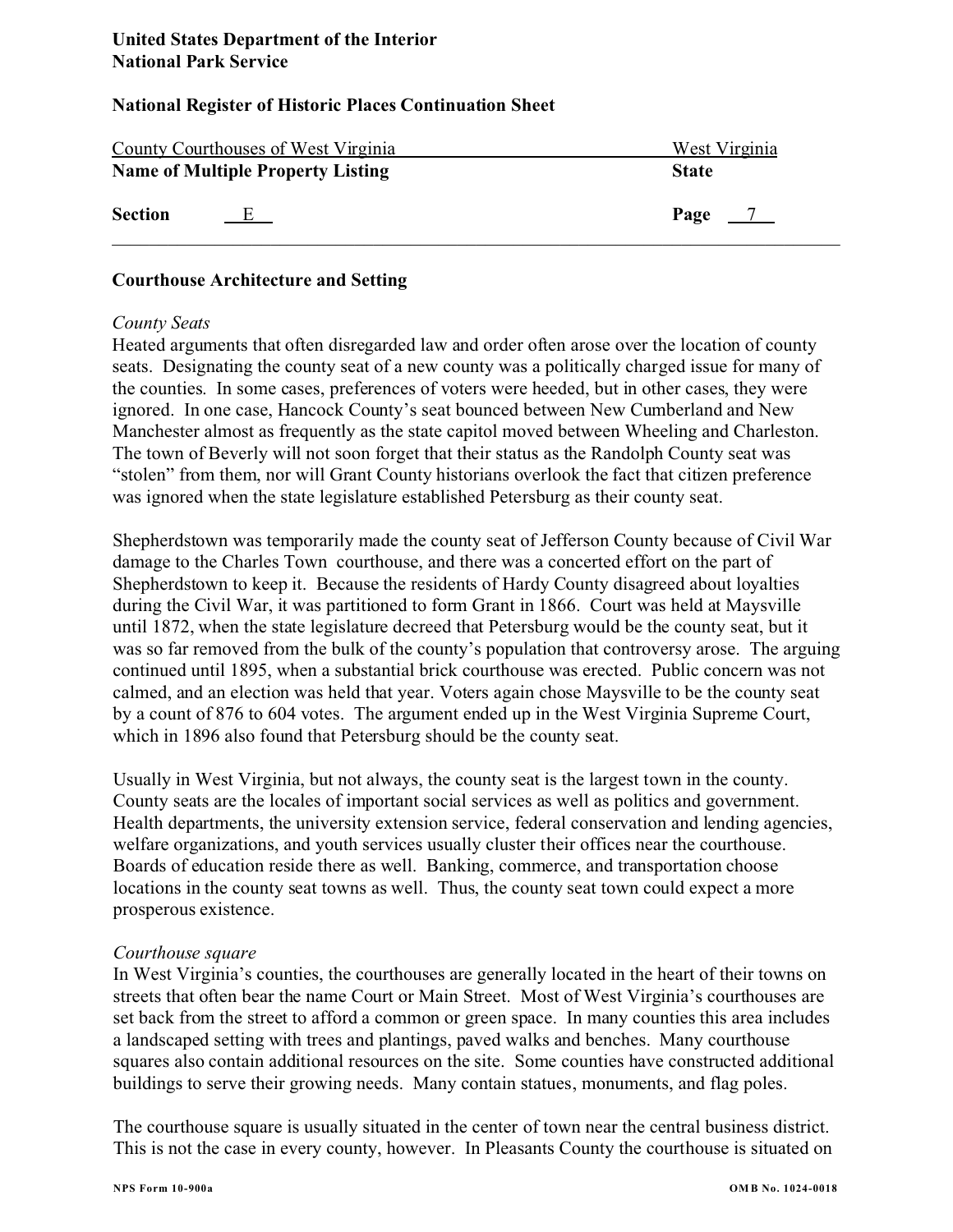| County Courthouses of West Virginia |                                          | West Virginia |
|-------------------------------------|------------------------------------------|---------------|
|                                     | <b>Name of Multiple Property Listing</b> | <b>State</b>  |
| <b>Section</b>                      | E                                        | Page $8$      |

a bluff overlooking the commercial area.

# *Courthouse buildings*

One needs only to look at the architecture of public courthouses to see the importance the community residents place upon their county government. These public buildings express a quiet reverence for the institution of local government. For most counties, their architecture is high style according to the time of their construction including Neo-Classical Revival, Romanesque Revival, and Richardsonian Romanesque.

Today, many of West Virginia's courthouses are the second or third buildings for the county. In some instances counties simply grew out of the old courthouse and constructed a new one. In the nineteenth century, however, several courthouse fires resulted in the loss of important records. An 1885 law in West Virginia required that all new courthouses and jails be constructed of stone

or brick or both. The law also required that clerks' offices be fireproof or contain fireproof vaults. Currently, only Mineral and Summers counties are using their original courthouses. Some former courthouse buildings still exist and are in use for other purposes.

A significant characteristic of many of West Virginia's county courthouses is a tower or copula. Some courthouses even display more than one tower such as those in Monongalia, Taylor, Kanawha Counties. Some towers and copulas feature working clocks while others have cardinal points. Another significant characteristic displayed on several courthouses is a pedimented, twostory portico. These courthouses often display Ionic or Doric columns and decorative dentil molding.

West Virginia's county courthouse are the material evidence of the state's population growth and a symbol of their values.

# **Summary**

Courthouses have an important civic function, and they are also extremely important from a historical standpoint because they are the keepers of the fundamental historical records of the counties they serve. The courthouses that were built as part of the state's growth house the commission minutes and order books, land records, criminal records, tax records, and vital statistics that are required by law. These are the most basic and important documents upon which a region's history is built. The existence of a county courthouse thus is evidence of the people's devotion to the importance of law, order, justice, record keeping, and history.

Within the halls of West Virginia's courthouses reside much of the particular folklore and personality of the county. Tiny Clay County has had sensational criminal trials. In 1905, prosecutors there tried Sarah Ann Legg for the murder of her husband. She was the first woman in West Virginia to be tried for murder, and was acquitted. In 1952 the eyes of the nation were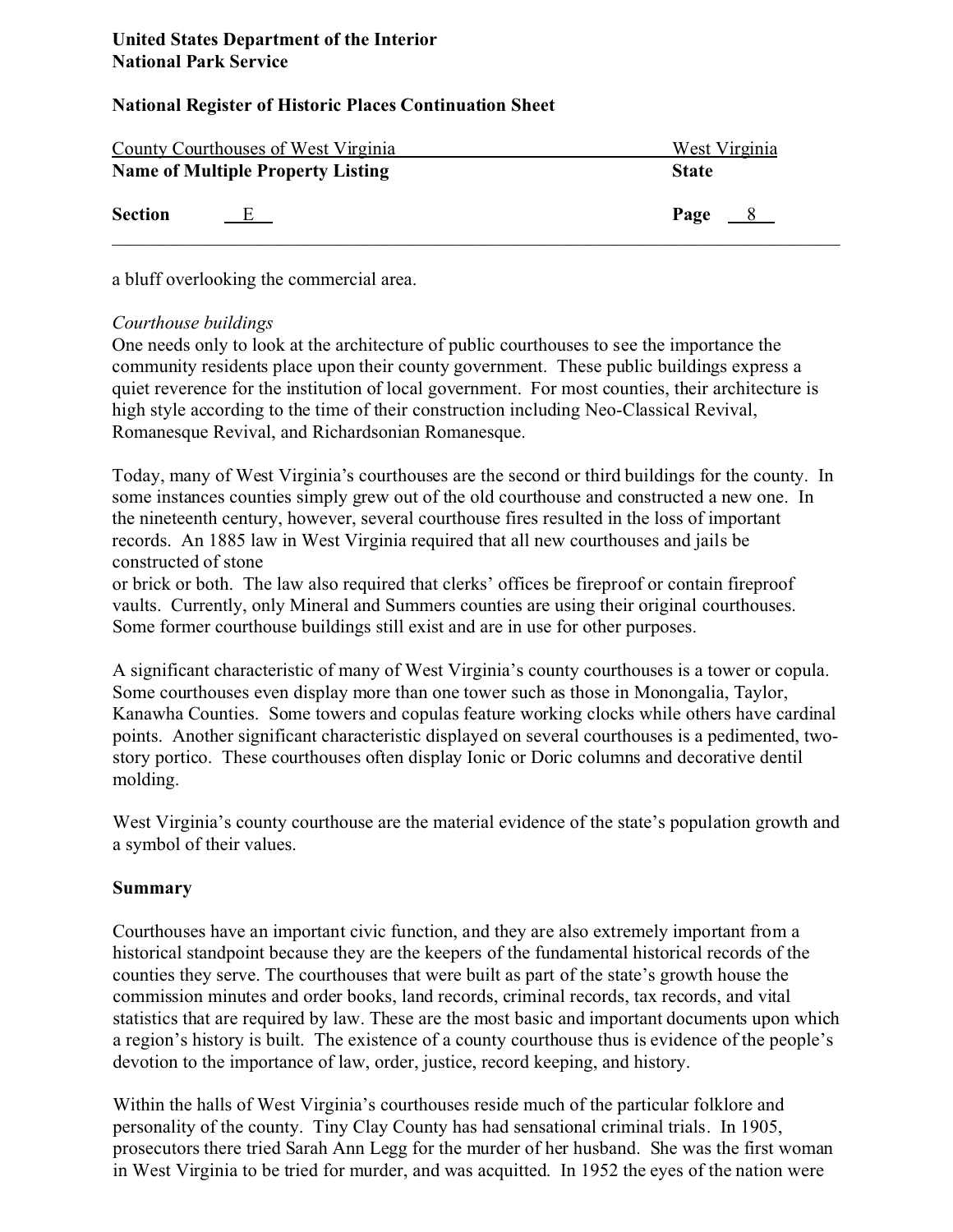### **National Register of Historic Places Continuation Sheet**

|                | County Courthouses of West Virginia      | West Virginia         |
|----------------|------------------------------------------|-----------------------|
|                | <b>Name of Multiple Property Listing</b> | <b>State</b>          |
| <b>Section</b> | E.                                       | Page<br>$\frac{9}{2}$ |

focused on the Marion County Courthouse where Fairmont State College Professor Luella Mundell sued State Board of Education member Thelma Loudin for slander in a case that invoked the U.S. Constitution, academic freedom, and fear of a Communist conspiracy. In Monongalia County, West Virginia University students and others often hold candle-light vigils, protests, or other activities on the courthouse square. Farmers markets cluster around the courthouse in many counties.

From Jefferson County's 1859 trial of John Brown for treason, to Greenbrier County's notorious clerk, "Old Scratch," who assiduously purged voter rolls after the Civil War, the courthouses of West Virginia hold the memories of the spectacular as well as the tragic and mundane. Randolph County in 1799 ousted Clerk Hezekiah Rosecrans for keeping an illegal second set of land books. Bandits, brigands, scoff-laws, and rapscallions are part of every county's history, just as are the heroic leaders who served in good times and bad, to keep alive the engines of government and record-keeping. In Hancock County, Edward Stilwell gave his life in an attempt to save that county's records from flames. These anecdotes serve to remind us of the unique and important history that is associated with each county courthouse. They are part of the collective public memory that is history. They give personality to the past, and identity to the present. We are who we are because of our historical anchors. While events of the past cannot be changed, new perspectives often lead to a revised understanding of them. Courthouses are important keepers of the keys to this historical understanding.

Each county's commission minute books, land books, and order books from the early days of their existence reveal a great deal of important local history that explains larger trends in the state's experience. For mountain Virginians, it is a terrible irony that the vast wealth of their land, not their poverty, has directed the course of the state's troubled history. For resource-rich counties whose early courthouses burned, those records are lost.

Citizens freely and often use their courthouses for the transaction of business. They pay taxes, record deeds, record wills, deaths, and births. They record surveys, attach liens, and pay fines. They marry and they divorce. They sue and defend against suits. They charge and rebut charges of criminal behavior. For West Virginians, the county courthouse represents local government that is small enough to be close, large enough to be powerful, and accessible enough to be understood.

The importance of these public buildings is displayed through their architecture. In most of West Virginia's counties the architecture is very elaborate and high style for the rural communities they serve. Often executed in styles such as Neo-Classical Revival, Beaux Arts, and Romanesque Revival, these courthouses differ greatly from the vernacular buildings that otherwise characterize their county. When the first county courthouses were constructed, commercial areas developed nearby, populations increased, and town squares were established.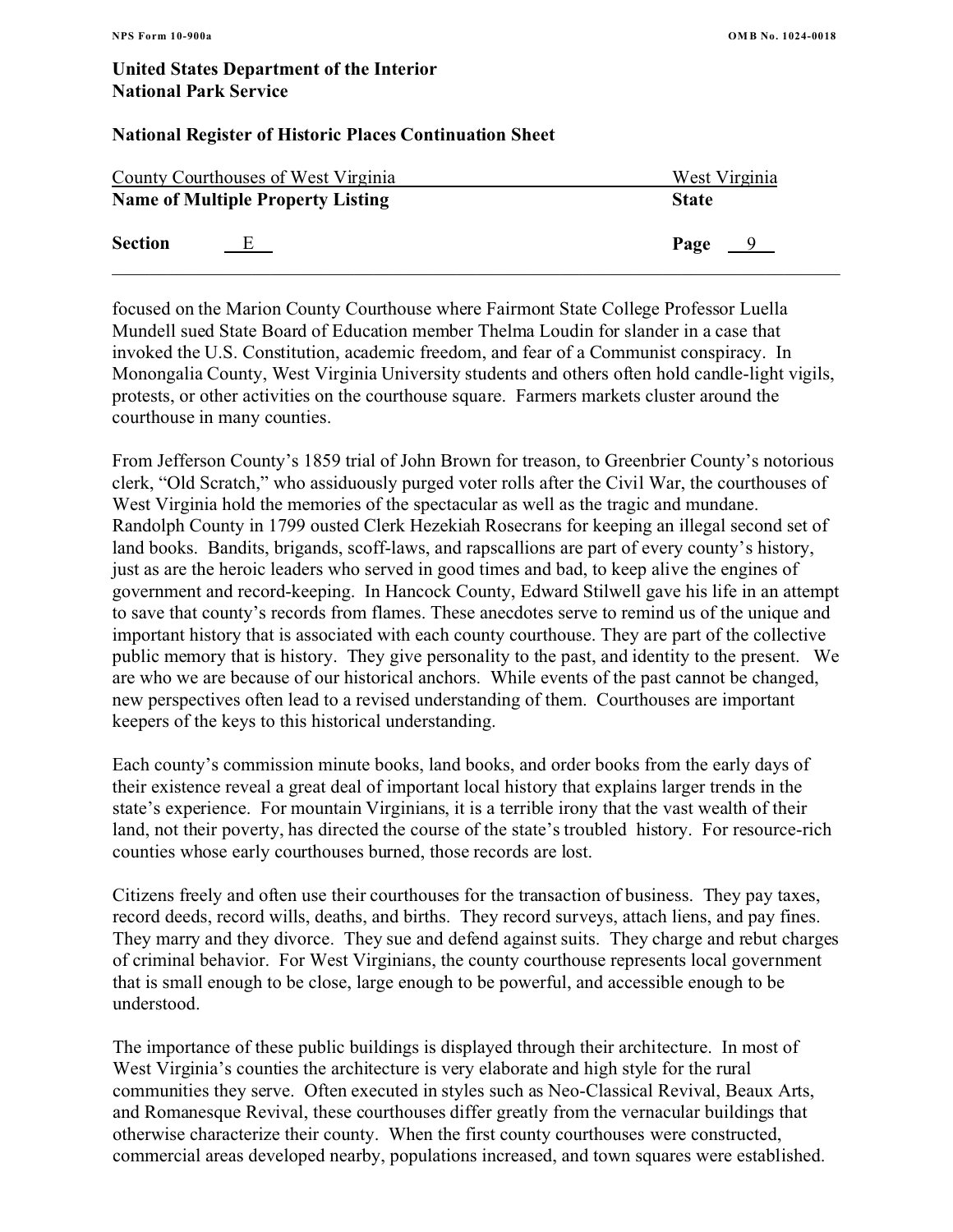# **National Register of Historic Places Continuation Sheet**

|                | County Courthouses of West Virginia      | West Virginia |
|----------------|------------------------------------------|---------------|
|                | <b>Name of Multiple Property Listing</b> | <b>State</b>  |
| <b>Section</b> | E                                        | Page<br>$-10$ |

The building and its architecture often became the focal point of the community. Today, West Virginia's county courthouses remain a significant feature in the county's built environment.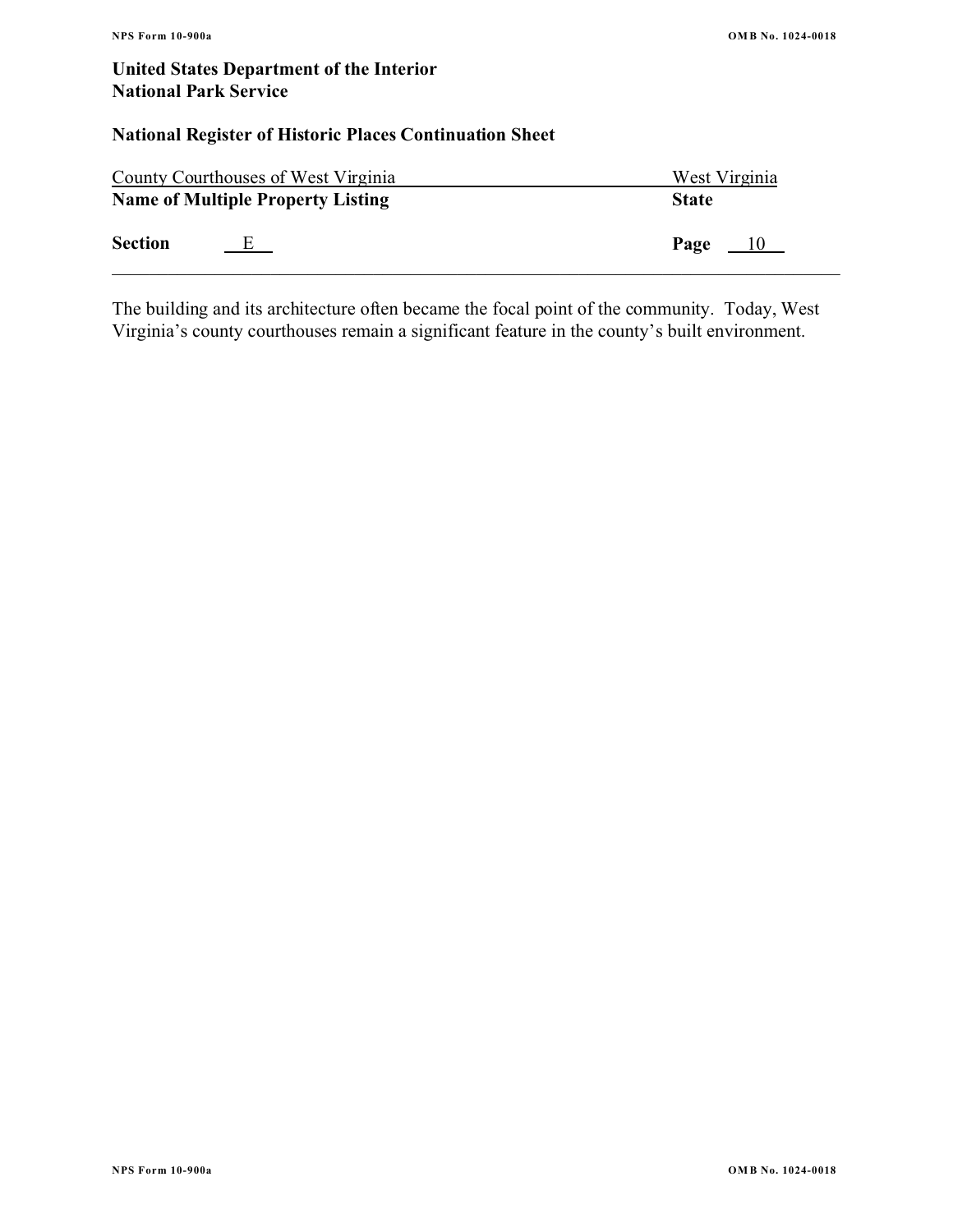### **National Register of Historic Places Continuation Sheet**

|                | County Courthouses of West Virginia      | West Virginia |
|----------------|------------------------------------------|---------------|
|                | <b>Name of Multiple Property Listing</b> | <b>State</b>  |
| <b>Section</b> |                                          | Page $11$     |

# **Associated Property Types**

# **Name of Property Type**

"County courthouse" as the property type includes the site of the West Virginia county courthouse, the building itself, and any objects, or structures, or additional buildings located on adjacent public grounds.

Courthouse nominations submitted with this submission include: Pleasants County Courthouse Ritchie County Courthouse

Wirt County Courthouse

County courthouses currently eligible for the National Register:

Calhoun County Courthouse Gilmer County Courthouse Hampshire County Courthouse Jackson County Courthouse Lewis County Courthouse Mason County Courthouse Mineral County Courthouse Morgan County Courthouse Roane County Courthouse Upshur County Courthouse Webster County Courthouse

Courthouses already listed in the National Register include:

(listed as part of historic district) Berkeley County Courthouse Braxton County Courthouse Brooke County Courthouse Harrison County Courthouse Marshall County Courthouse Monroe County Courthouse Pendleton County Courthouse Preston County Courthouse Taylor County Courthouse Tyler County Courthouse Wetzel County Courthouse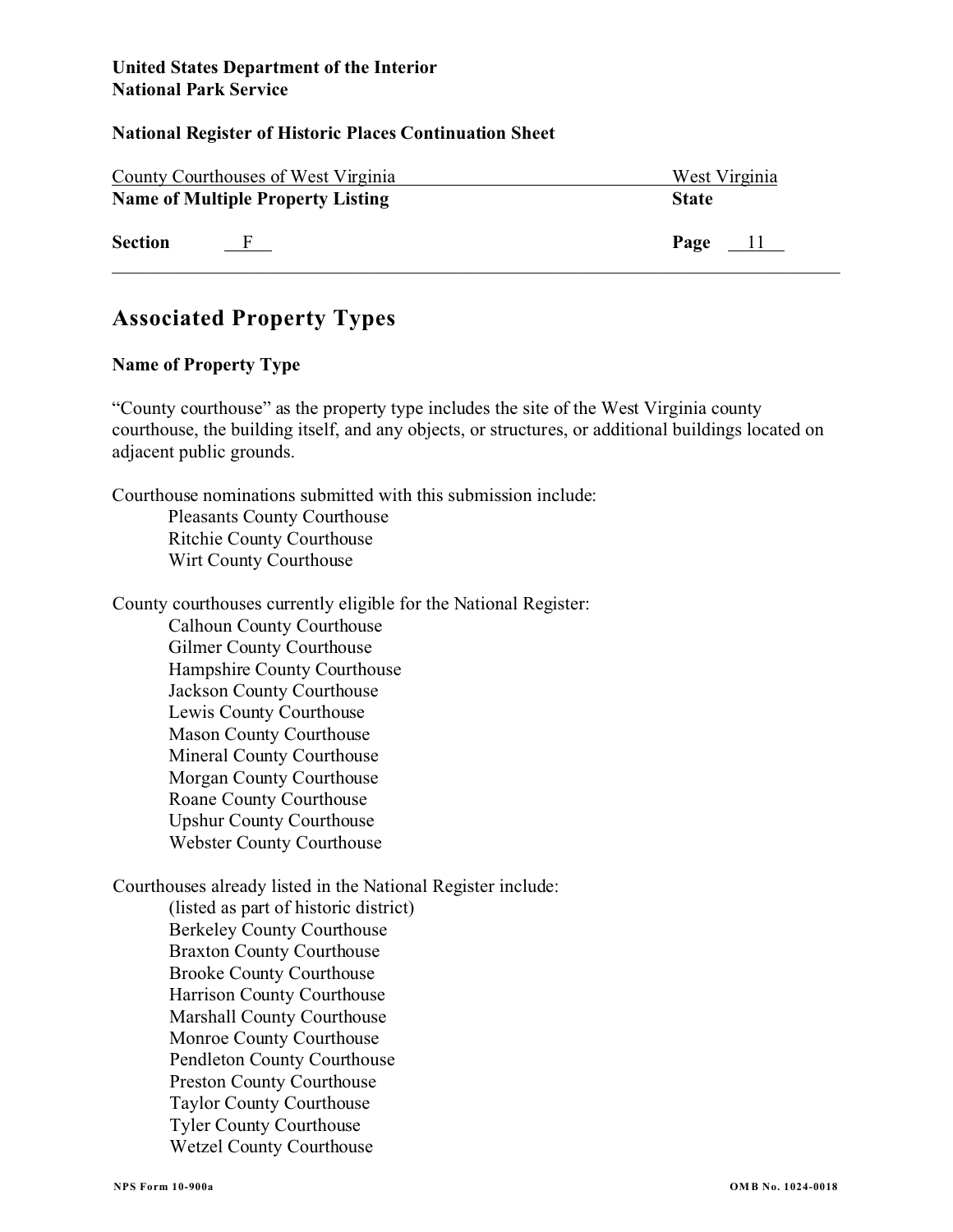### **National Register of Historic Places Continuation Sheet**

| County Courthouses of West Virginia |                                          | West Virginia          |
|-------------------------------------|------------------------------------------|------------------------|
|                                     | <b>Name of Multiple Property Listing</b> | <b>State</b>           |
| <b>Section</b>                      |                                          | Page<br>$\frac{12}{2}$ |

(listed individually) Barbour County Boone County Cabell County Courthouse Clay County Courthouse Doddridge County Courthouse Fayette County Courthouse Greenbrier County Courthouse Hardy County Courthouse Jefferson County Courthouse Kanawha County Courthouse Marion County Courthouse McDowell County Courthouse Mercer County Courthouse Monongalia County Courthouse Nicholas County Courthouse Pocahontas County Courthouse Putnam County Courthouse Randolph County Courthouse Summers County Courthouse Tucker County Courthouse Wood County Courthouse Wyoming County Courthouse

Courthouses not listed in the National Register: Grant County Courthouse Lincoln County Courthouse Logan County Courthouse Mingo County Courthouse Ohio County Courthouse Raleigh County Courthouse Wayne County Courthouse

## **Property Type Description**

### *Associative Characteristics*

Each courthouse is associated with the growth and development of local government and politics within the interior regions of western Virginia and the later state of West Virginia. The courthouses not only represent population growth and development within the Appalachian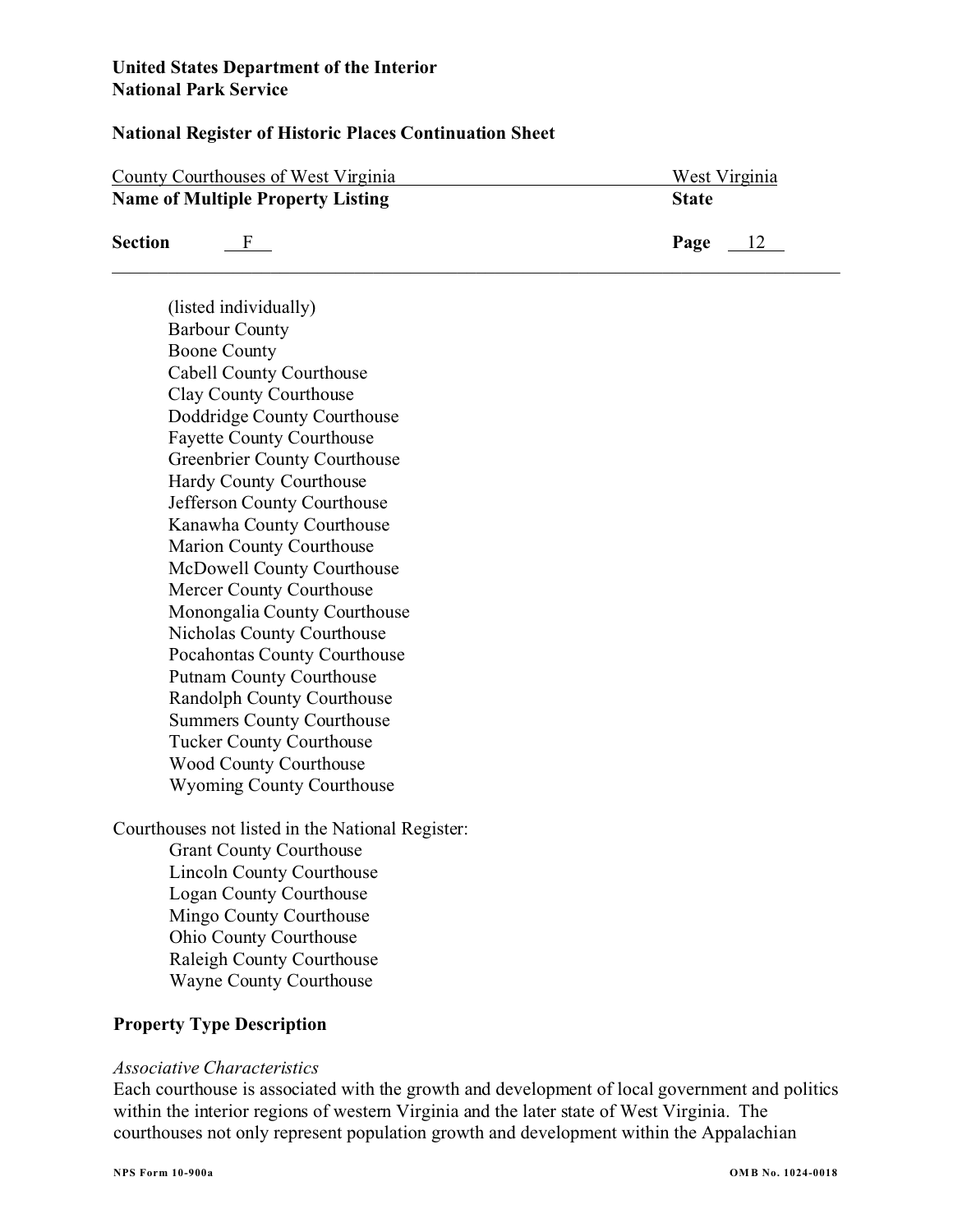# **National Register of Historic Places Continuation Sheet**

| County Courthouses of West Virginia      |     | West Virginia          |
|------------------------------------------|-----|------------------------|
| <b>Name of Multiple Property Listing</b> |     | <b>State</b>           |
| <b>Section</b>                           | - F | Page<br>$\frac{13}{2}$ |

Mountains of West Virginia, but they symbolize the proliferation of county government and politics in the state. Courthouses are the material evidence of the historic trend to form counties, thus creating local government in the mountains of western Virginia and modern-day West Virginia.

# *Physical Characteristics*

The architectural evolution of West Virginia courthouses indicates a fairly common pattern: generally, the first county courts met in the home of a prominent citizen, who then became a county judge/commissioner. Sometimes, they moved to a local church until a courthouse could be fashioned. The first courthouses were almost always log buildings, for there was much timber in the mountains. In many cases, the location of a courthouse was decided by a gift of land for a court square, given by a large landowner who could then sell lots for a new town. There were precious few roads for hauling anything so massive as brick or stone. Such materials were quarried or manufactured locally, if they were used at all. Second courthouses were frequently constructed of dimension lumber. The third or fourth courthouse, those used today, were constructed of brick and/or stone, with some gesture to major high style architectural themes.

The most common architecture in this study was the Neo-Classical Revival structure of the early twentieth century. These buildings are assertive in their small towns, and usually feature a prominent pedimented portico and clock tower to dress up a more modest boxy building of simple rectangular or square massing. Beaux Arts, Second Empire, and Italianate buildings also appeared in this survey, suggesting that while they are more rare, they also are evidence of architectural sophistication in some very rural and simple places.

## *Boundaries*

These courthouses sit on court squares, usually near the center of their towns. They range in size, usually from less than one acre to two or more acres. The boundary of the county courthouse is the public space surrounding the building. Significant landscape features, objects, and buildings located on the grounds are considered part of the nomination boundaries.

# *Condition*

The demands of the twenty-first century, and an insensitivity to the historic significance of older courthouses pose twin threats to the survival of courthouse buildings. Many are poorly equipped to handle the substantial new requirements of personal comfort, accessibility, the computer age, heightened security requirements, and simple over-crowding. Many of the courthouses are outgrowing their buildings, and county commissioners frequently express a desire to rebuild their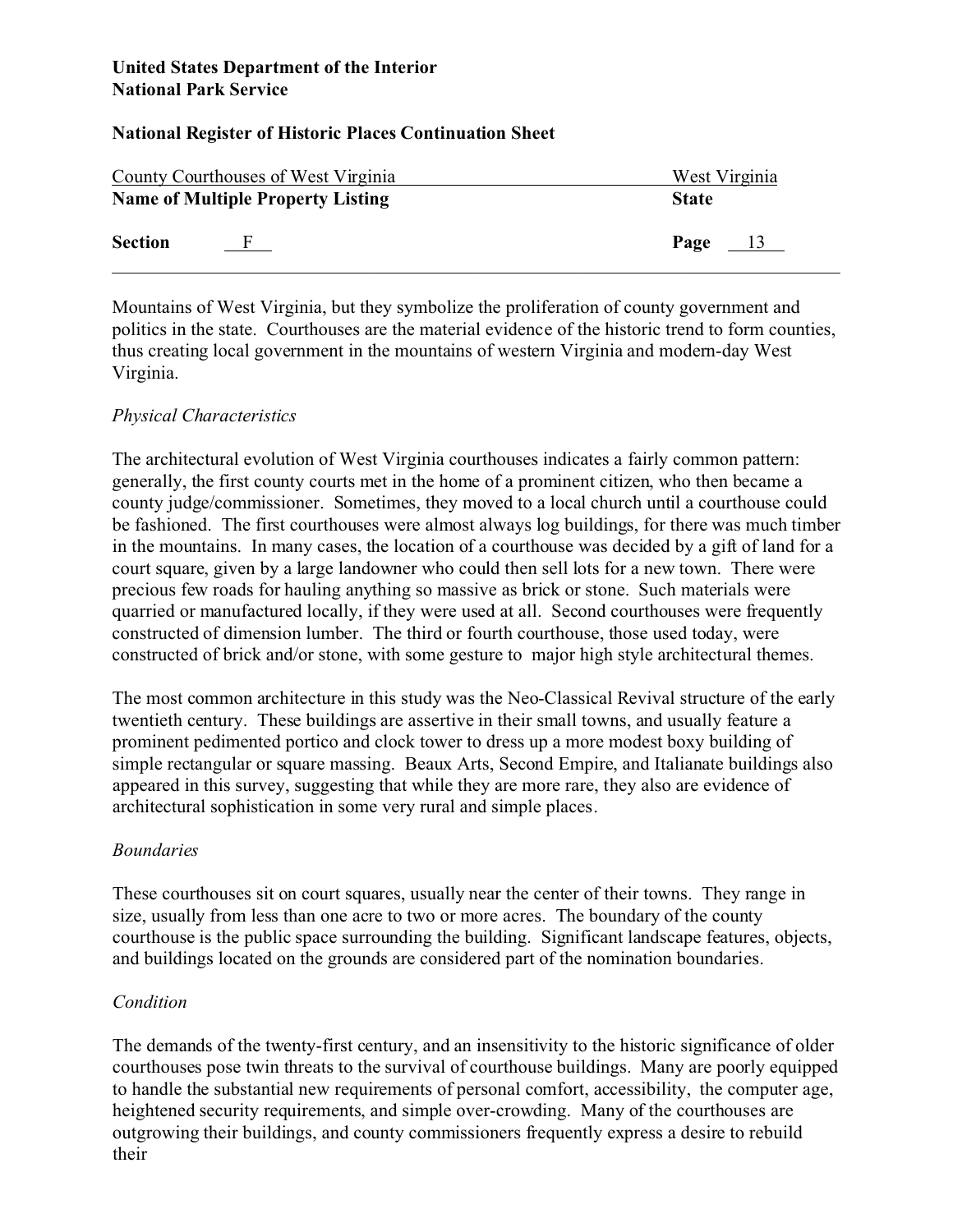### **National Register of Historic Places Continuation Sheet**

| <b>County Courthouses of West Virginia</b> |                                          | West Virginia          |
|--------------------------------------------|------------------------------------------|------------------------|
|                                            | <b>Name of Multiple Property Listing</b> | <b>State</b>           |
| <b>Section</b>                             |                                          | Page<br>$\frac{14}{1}$ |

courthouse in a more modern tone. Interiors of many of the courthouses have been somewhat reconfigured. The exception to this is their courtrooms which often retain a great deal of their historic integrity.

# **Property Type Significance**

The historic courthouses of West Virginia are significant under *Criterion A: Politics and Government* at the local level for their association with each county's history of forming new counties and thus forming new local governments. The courthouses represent the population growth and development within the Appalachian Mountains of West Virginia. They are significant for West Virginia because as the new counties were formed the courthouses were erected to extend the essential services of government to more and more people who subsequently sent more and more representatives to the state legislature and involved more citizens in politics. The courthouses are evidence of the respect West Virginians have for the institutions of government and the important roles that they play. Residents wanted government and the economic and political opportunities that it brought.

Many of West Virginia's courthouses are also locally significant under *Criterion C: Architecture* for their significance as local interpretations of high-style architecture. The buildings reflect the taste, budget, and construction standards of the era and community in which the buildings were erected. West Virginia's historic courthouses were often built economically, but elegant Neo-Classical Revival forms, Beaux Arts detailing, Romanesque and Italianate influences reveal a common public reverence for local governments. Courthouses that were constructed in the midtwentieth century reflect the styles that were prevalent then. Courthouses are important workplaces and they are also important public venues. Courtrooms double as meeting places. Commission chambers house public groups, and are the sites of important policy decisions. In most communities courthouses were the most grand buildings in their towns at time of construction.

It was the county court that made the final decisions and negotiated with architects, suppliers, and builders. It is particularly significant that these courthouses, taken as a set, reveal some commonalities of style and locale. Overwhelmingly rural, West Virginia has few incorporated places that can truly be called cities. The largest towns in this submission have populations of seven thousand persons or less, and they serve counties with populations of less than 27,000. Even so, county fathers chose the Neo-Classical Revival, Beaux Arts, Romanesque Revival, Second Empire, and Moderne styles for their county courthouses. This linked small rural places with the events that were unfolding on the larger national architectural scene, and brought the people into a closer relationship with the discipline of architecture, because most other buildings in these small towns were of vernacular design at that time.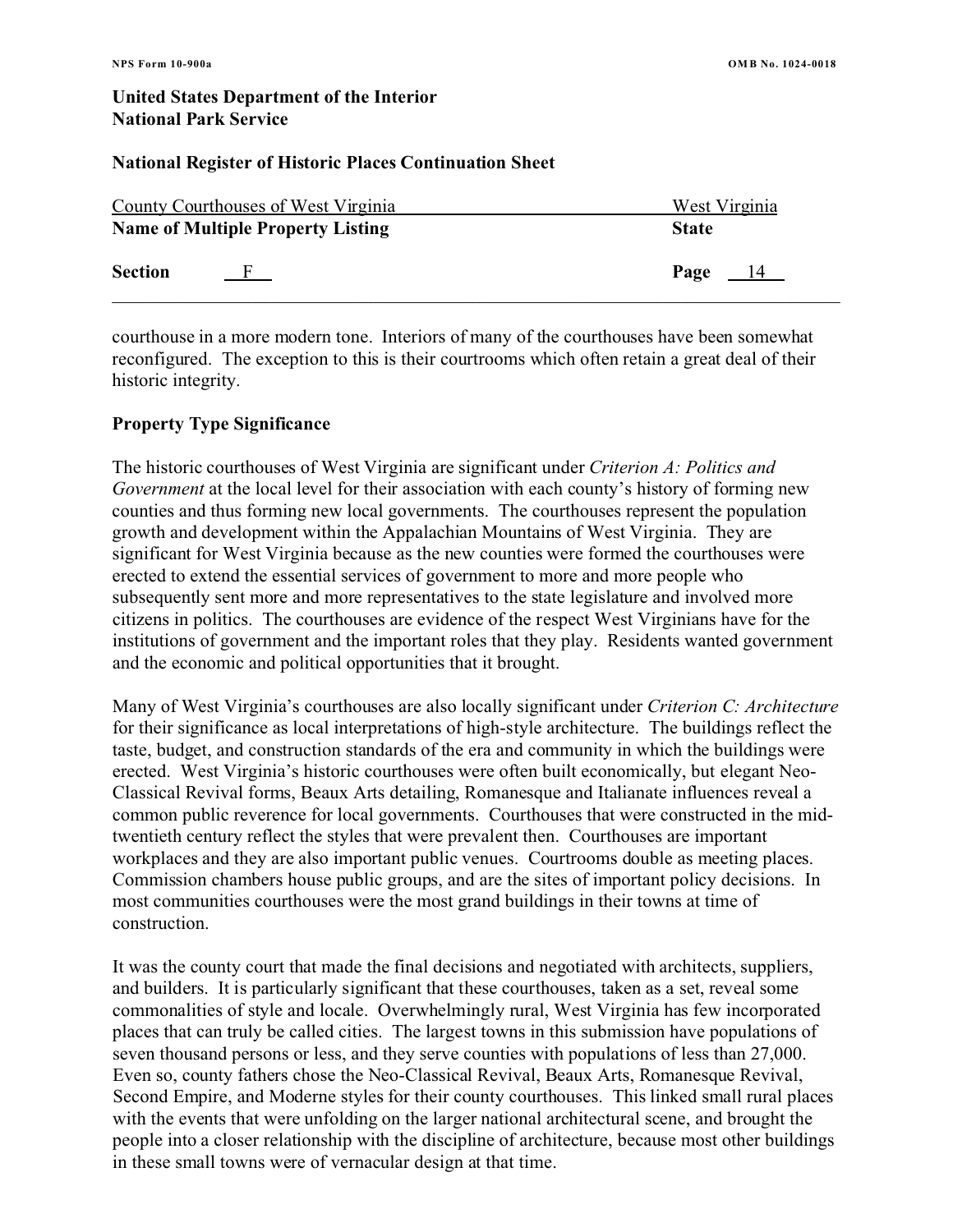### **National Register of Historic Places Continuation Sheet**

| County Courthouses of West Virginia      |  | West Virginia          |  |
|------------------------------------------|--|------------------------|--|
| <b>Name of Multiple Property Listing</b> |  | <b>State</b>           |  |
| <b>Section</b>                           |  | Page<br>$\frac{15}{2}$ |  |

It is meaningful that these courthouses are relatively grand structures, evidencing a local appreciation for the elements of high style architecture of the time.Crippled by poverty, small populations, and remote locales at the time of their formation as well as into the present day, these West Virginia counties nevertheless found ways to erect substantial and respectable public buildings in which to house their records and the fundamental documents of their history. Most of these courthouses were originally sited in a court square, and many of those survive. The small towns house bustling courthouses which contain the evidence of the region's culture. In some cases, the major source of the history of the county is contained in the county court's minute books.

### **Registration Requirements**

In order to qualify for listing in the National Register, county courthouses in West Virginia must have been constructed more than fifty years ago and are used, or once used, to conduct business as the county's primary seat of government. In the courthouses and annexes county officials keep county records, administer civil justice, collect taxes, and administer and regulate public services. Significant examples of the property type are locally significant and are eligible under *Criterion A: Politics and Government*.

The courthouses are also eligible under *Criterion C: Architecture* for their significance as local interpretations of high-style architecture such as Neo-Classical Revival, Romanesque Revival, and Beaux Arts styles. In most cases the county courthouse is the most elaborate building in the community, or was at the time of its construction.

Eligible courthouses must retain integrity of location, design, setting, materials, workmanship, feeling, and association. In some cases, courthouses have replacement windows and/or additions. Such alterations have not detracted from the buildings ability to convey significance under the selected criteria. See individual nominations for justification.

As additional courthouses come of age they should be evaluated for their National Register eligibility. Under Criterion C, the buildings should be evaluated based on the time period it was constructed.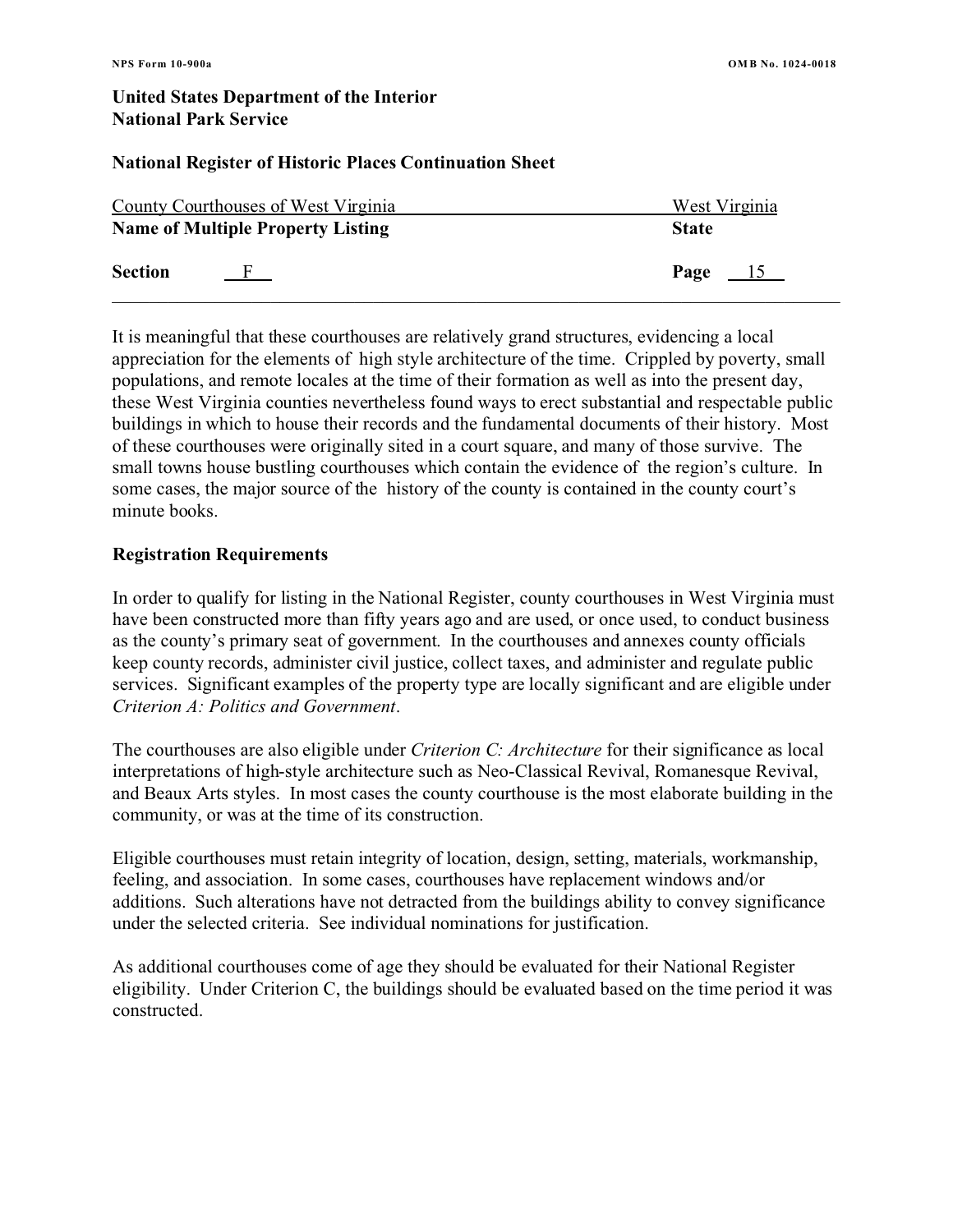#### **National Register of Historic Places Continuation Sheet**

| County Courthouses of West Virginia |                                          | West Virginia |  |
|-------------------------------------|------------------------------------------|---------------|--|
|                                     | <b>Name of Multiple Property Listing</b> | <b>State</b>  |  |
| <b>Section</b>                      |                                          | Page<br>16    |  |

# **Geographical Data**

County courthouses of West Virginia covers the state's boundaries. Courthouses may be located anywhere within the geographic limits of the state. They are located in every West Virginia county.

This submission includes the three historic courthouses within the State of West Virginia that are eligible for the National Register of Historic Places. They are located in Pleasants, Wirt and Ritchie Counties. Other county courthouses that are eligible for but not yet listed in the National Register include those located in Jackson, Mason, Calhoun, Webster, Lewis, Upshur, Hampshire, Morgan, and Gilmer Counties.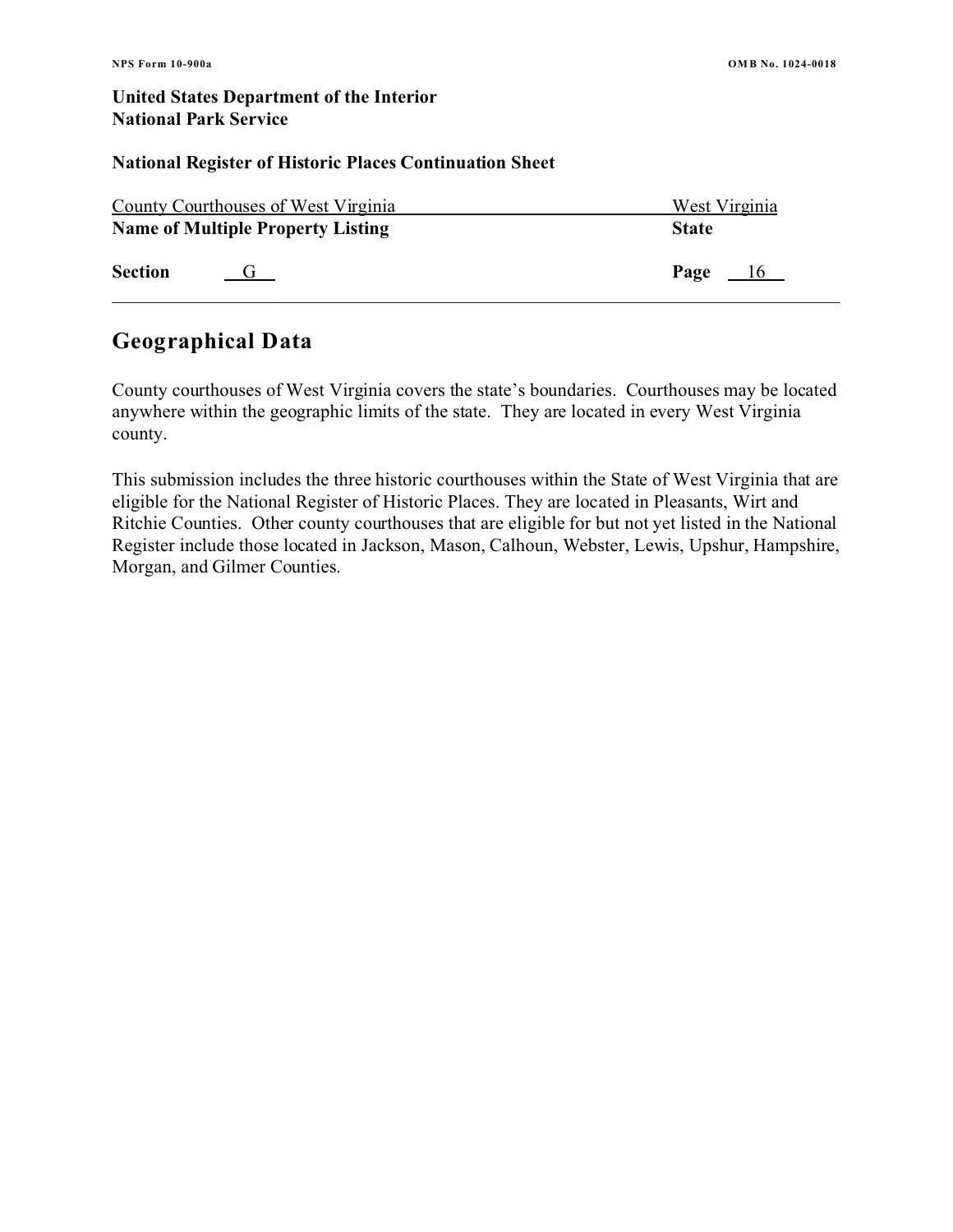### **National Register of Historic Places Continuation Sheet**

| <b>County Courthouses of West Virginia</b> |   | West Virginia          |
|--------------------------------------------|---|------------------------|
| <b>Name of Multiple Property Listing</b>   |   | <b>State</b>           |
| <b>Section</b>                             | H | Page<br>$\frac{17}{2}$ |

# **Summary of Identification and Evaluation Methods**

This submission is based upon pre-existing courthouse surveys held by the West Virginia State Historic Preservation Office and a survey of twenty-two West Virginia courthouses conducted by Barbara E. Rasmussen, Ph.D., in the summer of 2002. A site visit was conducted at each courthouse in which the building was photographed and a detailed description of the building's exterior and physical aspect was noted. All fifty-five counties of West Virginia now have been surveyed, and those that are eligible will be nominated to the National Register of Historic Places. Of the buildings surveyed in 2002, fourteen were deemed eligible for the National Register. One courthouse was too substantially altered to retain its historic integrity. The survey and subsequent Multiple Property Submission were conducted under the direction of the West Virginia SHPO. Every courthouse not already surveyed was included in the 2002 project.

Of the courthouses not yet fifty years old, several will be so within ten years, and will be important examples of mid-twentieth century public architecture. Older courthouse properties that are no longer in service were surveyed, but will be nominated when the principle courthouse building achieves historic status. Attempts were made to locate former courthouse sites and buildings. We discovered that Hancock County's New Manchester courthouse has been demolished, and Grant County's original courthouse is now in service as an extended learning center for Shepherd State College. Clay County's historic courthouse is still in public service, but a newer building is the principle courthouse. The old Grant Courthouse and the old Clay Courthouse are already listed on the National Register of Historic Places. Other former courthouses of these twenty-two counties have been demolished.

There are five types of architecture extant among the fourteen eligible properties: Neo-Classical Revival, Beaux Arts, Second Empire/Italianate, Romanesque Revival, and Moderne. Neo-Classical forms were the most prevalent. Almost all of the buildings have some extensions and additions, evidencing growth of the counties that they serve.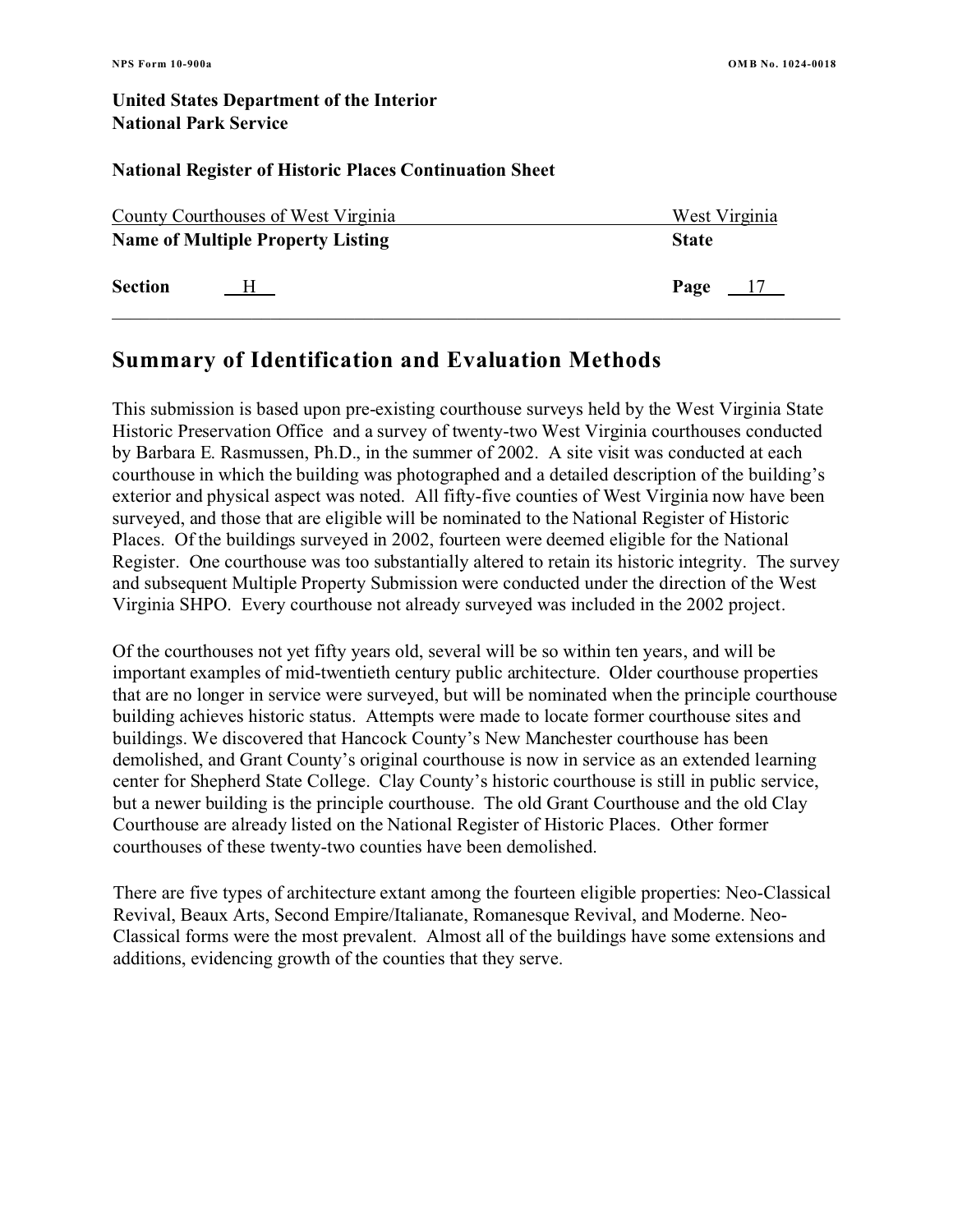### **National Register of Historic Places Continuation Sheet**

| County Courthouses of West Virginia |                                          | West Virginia |
|-------------------------------------|------------------------------------------|---------------|
|                                     | <b>Name of Multiple Property Listing</b> | <b>State</b>  |
| <b>Section</b>                      |                                          | Page<br>$-18$ |

# **Major Bibliographic Sources**

#### *Primary Sources*

Calhoun County Court Minutes Clay County Court Minutes Clay County Deed Books Doddridge County Court Minutes Grant County Court Minutes Hampshire County Court Minutes Hancock County Court Minutes Lewis County Court Minutes Monongalia County Court Minutes Morgan County Court Minutes Mineral County Court Minutes Pleasants County Court Minutes Randolph County Court Minutes Upshur County Court Minutes Wirt County Court Minutes D.H. Strother Papers, Harpers Ferry National Historical Park Henry Gassaway Davis Papers, West Virginia University John T. McGraw Papers, West Virginia University

### *Secondary Sources*

Ambler, Charles H. *Sectionalism in Virginia 1776-1861.* Chicago: University of Chicago Press, 1910.

\_\_\_\_\_\_\_\_\_\_\_\_\_\_\_ *West Virginia: The Mountain State.* New York: Prentice-Hall, 1940.

\_\_\_\_\_\_\_\_\_\_\_\_\_\_\_ *West Virginia: A History.* New York: Prentice-Hall, 1933.

George Washington and the West. Chapel Hill: University of North Carolina Press, 1932.

Brown, Genevieve Gist. "A History of the Sixth Regiment," *West Virginia History* 9:4.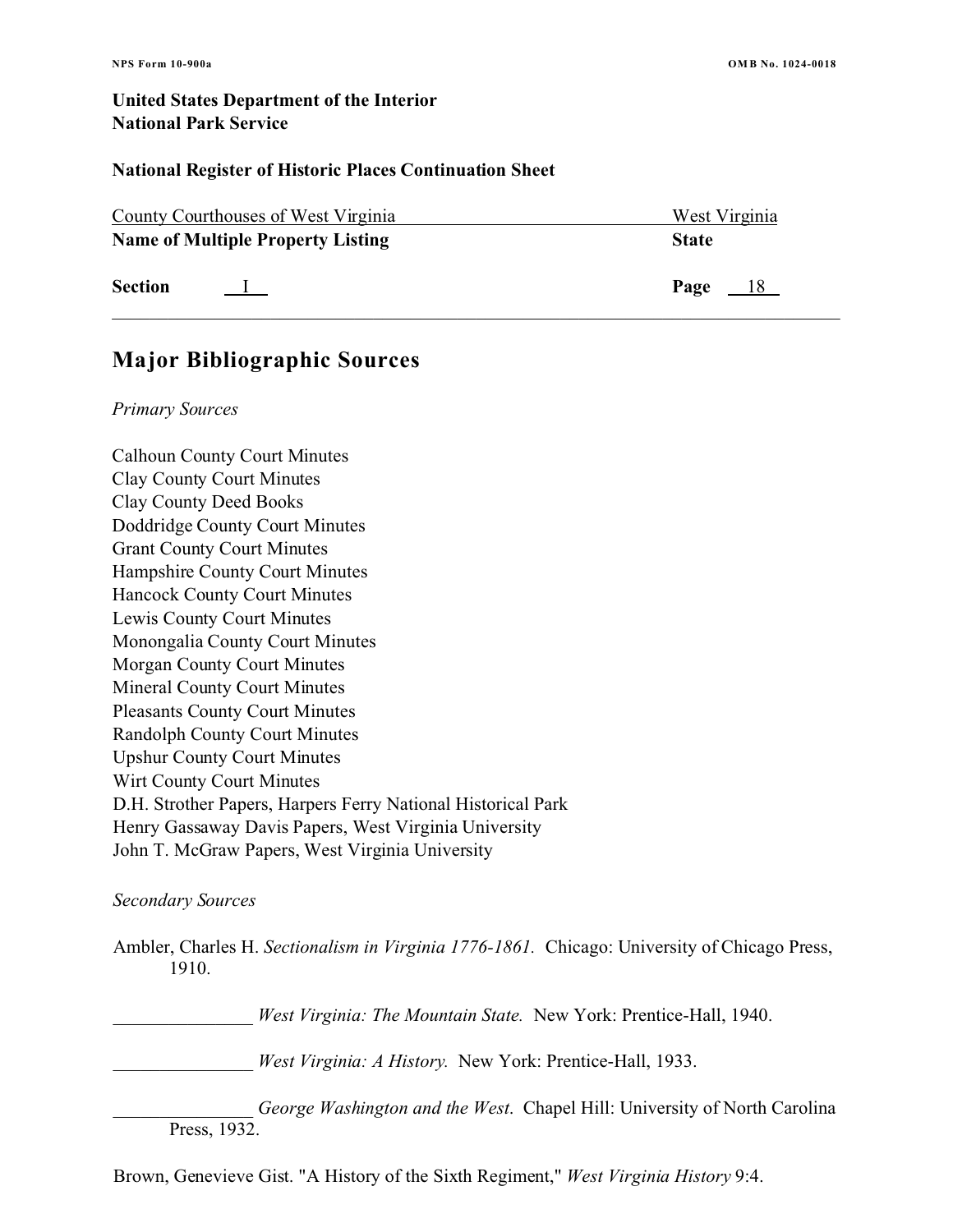#### **National Register of Historic Places Continuation Sheet**

| <b>County Courthouses of West Virginia</b> |                                          | West Virginia |
|--------------------------------------------|------------------------------------------|---------------|
|                                            | <b>Name of Multiple Property Listing</b> | <b>State</b>  |
| <b>Section</b>                             | $\mathbf{I}$                             | Page<br>$-19$ |

Byrne, W.E.R. *Tale of the Elk*. Charleston, W.Va.: Quarrier Press, n.d.

Callahan, J.M. *A Semi-centennial History of West Virginia.* Charleston, W.Va.: n.p., 1913.

- Camden, T.B. "My Recollections and Experiences of the Civil War," *Weston Democrat,* 27 April 1927.
- Clay County Historical Society. *Hickory and Lady Slippers: Life and Legend of Clay County People,* 1978.
- Cook, Roy Bird. *Lewis County in the Civil War 1861-1865.* Charleston, W.Va.: Jarrett Printing Co., 1924.

Crofts, Daniel W. *Reluctant Confederates: Upper South Unionists in the Secession Crisis*. Chapel Hill: University of North Carolina Press, 1989.

- Cutright, W. B. *History of Upshur County From its Earliest Exploration and Settlement to the Present Time.* Parsons: McClain Printing Co., 1977.
- Davis, Claude, et al. *West Virginia State and Local Government*. Morgantown, W.Va.: Bureau for Government Research, West Virginia University 1963 [WVU Bulletin ser. 63, no. 12- 5, June 1963].
- Doherty, W. T. *Berkeley County USA: A Bicentennial History of a Virginia and West Virginia County, 1772-1972.* Parsons: McClain Printing Co., 1972.
- Drake, Richard. *History of Appalachia*. Lexington: University Press of Kentucky, 1998.
- Fast, Richard Ellsworth and Hu Maxwell. *The History and Government of West Virginia.*  Morgantown, W.Va.: Acme Publishing Company, 1906.
- Fones-Wolf, Ken, and Ronald Lewis. *Transnational West Virginia.: Ethnic Communities and Economic Change, 1840-1940.* Morgantown, W.Va.: West Virginia University Press, 2002.
- Haught, Oscar. *Oil and Gas Report on Lewis and Gilmer Counties, West Virginia.* Morgantown, W.Va.: n.p., 1960.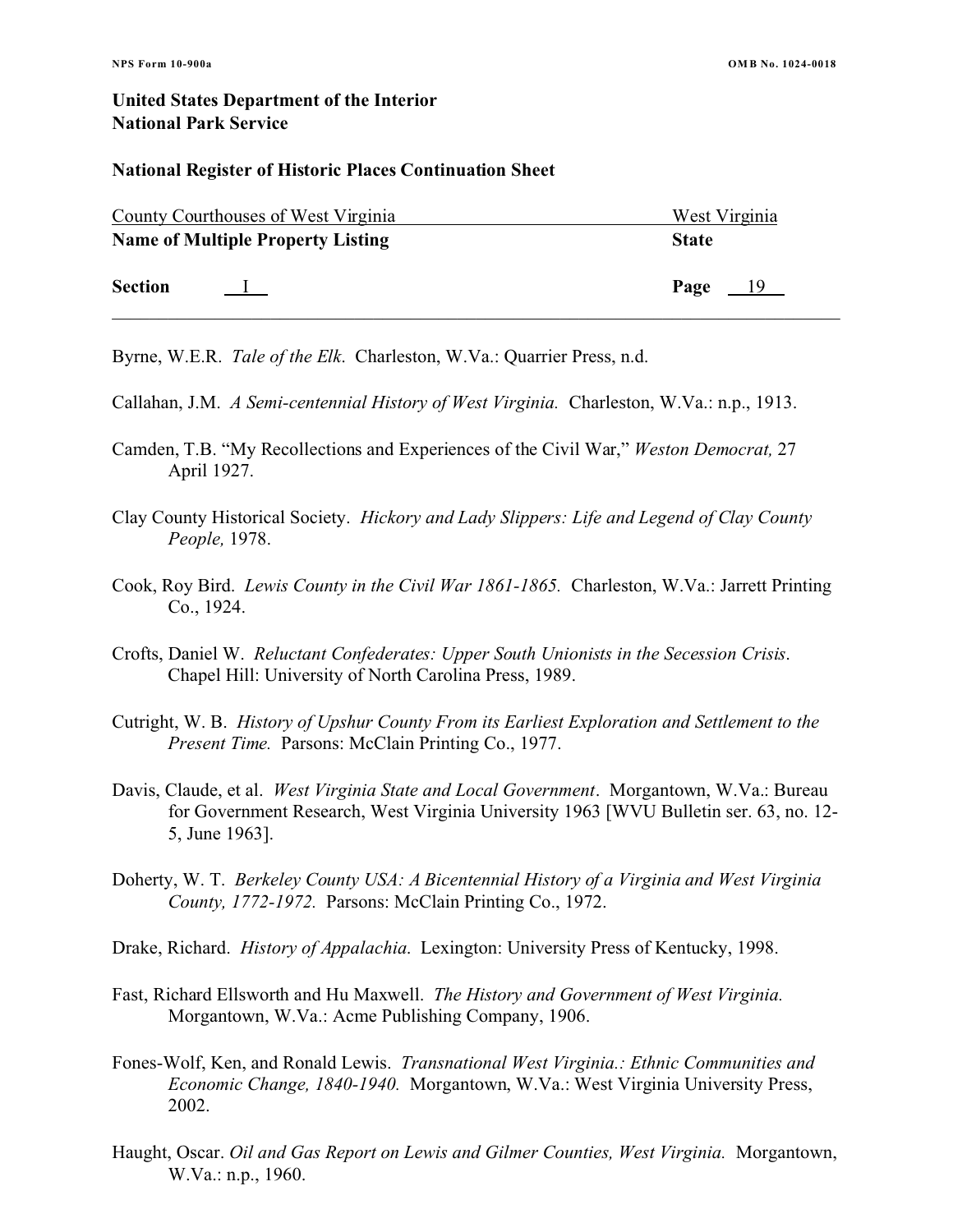#### **National Register of Historic Places Continuation Sheet**

| <b>County Courthouses of West Virginia</b> |              | West Virginia |
|--------------------------------------------|--------------|---------------|
| <b>Name of Multiple Property Listing</b>   |              | <b>State</b>  |
| <b>Section</b>                             | $\mathbf{I}$ | Page<br>$-20$ |

- Isaac, Rhys. *The Transformation of Virginia, 1740-1790.* Chapel Hill: University of North Carolina Press, 1988.
- Knotts, Robert, and Robert E. Stevens. "Calhoun County in the Civil War." Calhoun County Historical Society, Calhoun County, W.Va., 1982.
- Lee, Howard B. *The Burning Springs and Other Tales of the Little Kanawha*. Morgantown, W.Va.: West Virginia University Press, 1968.
- Lowther, Minnie K. *History of Ritchie County.* Harrisville, W.Va.: n.p., 1910.
- Lycurgus, Elvin. *History of Grant and Hardy Counties West Virginia*. N.p., 1951.
- Maxwell, Hu. *History of Randolph County*. Parsons: McClain Printing Co., reprt. 1961.
- Miller, Sampson. *Annals of Webster County, West Virginia Before and Since Organization*. Webster Springs, W.Va.: n.p., 1969.
- Mylott, James P. *A Measure of Prosperity: A History of Roane County*. Charleston, W.Va.: Mountain State Press, 1984.
- McCormick, William. *This Nest of Vipers*. Chicago: University of Illinois Press, n.d.
- Newton, J.H., G.G. Nichols, and A.G. Sprankle. *History of the Panhandle being Historical Collections of the Counties of Ohio, Brooke, Marshall, and Hancock, West Virginia*. Wheeling, W.Va.: J.A. Caldwell, 1879.
- North, E. Lee. *Fifty-five West Virginias*. Morgantown, W.Va.: West Virginia University Press, 1998.
- Oates, Dan., ed. *Hanging Rock Rebel: Lt John Blue's War in West Virginia and the Shenandoah Valley.* N.p., n.d.
- Puglisi, Michael. *Diversity and Accommodation: Essays on the Cultural Composition of the Virginia Frontier.* Knoxville: University of Tennessee Press, 1997.